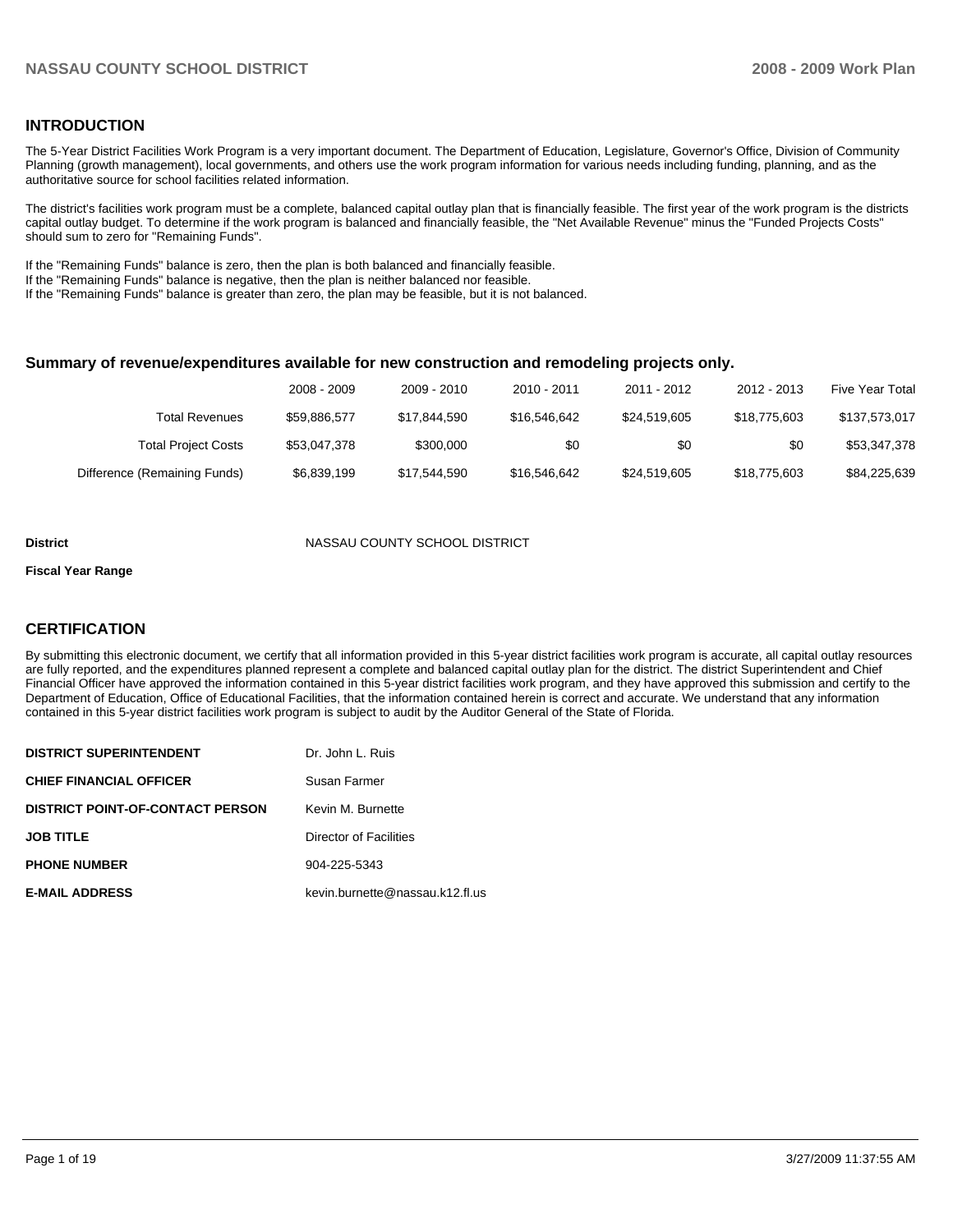# **Expenditures**

#### **Expenditure for Maintenance, Repair and Renovation from 2-Mills and PECO**

Annually, prior to the adoption of the district school budget, each school board must prepare a tentative district facilities work program that includes a schedule of major repair and renovation projects necessary to maintain the educational and ancillary facilities of the district.

|                                  | Item                                                                                                                                                                                                                                                                                                                                                                                                                                                                                                                                                        | $2008 - 2009$<br><b>Actual Budget</b> | 2009 - 2010<br>Projected | 2010 - 2011<br>Projected | 2011 - 2012<br>Projected | 2012 - 2013<br>Projected | Total       |
|----------------------------------|-------------------------------------------------------------------------------------------------------------------------------------------------------------------------------------------------------------------------------------------------------------------------------------------------------------------------------------------------------------------------------------------------------------------------------------------------------------------------------------------------------------------------------------------------------------|---------------------------------------|--------------------------|--------------------------|--------------------------|--------------------------|-------------|
| <b>HVAC</b>                      |                                                                                                                                                                                                                                                                                                                                                                                                                                                                                                                                                             | \$282,327                             | \$200,000                | \$30,000                 | \$30,000                 | \$30,000                 | \$572,327   |
|                                  | Locations: CALLAHAN MIDDLE, FERNANDINA BEACH SENIOR HIGH, YULEE ELEMENTARY, YULEE PRIMARY, YULEE SED UNIT                                                                                                                                                                                                                                                                                                                                                                                                                                                   |                                       |                          |                          |                          |                          |             |
| Flooring                         |                                                                                                                                                                                                                                                                                                                                                                                                                                                                                                                                                             | \$75,000                              | \$75,000                 | \$75,000                 | \$75,000                 | \$75,000                 | \$375,000   |
|                                  | Locations: ADULT EDUCATION & FULL SERVICE SCHOOL, ATLANTIC ELEMENTARY, BRYCEVILLE ELEMENTARY, BUS GARAGE, CALLAHAN<br>ELEMENTARY, CALLAHAN INTERMEDIATE, CALLAHAN MIDDLE, EMMA LOVE HARDEE ELEMENTARY, FERNANDINA BEACH MIDDLE,<br>FERNANDINA BEACH SENIOR HIGH, HILLIARD ELEMENTARY, HILLIARD MIDDLE/SENIOR HIGH, MAINTENANCE/TRANSPORTATION,<br>NASSAU HALFWAY HOUSE, NASSAU SUPERINTENDENT'S OFFICE, SOUTHSIDE ELEMENTARY, TRANSPORTATION, WEST NASSAU<br>SENIOR HIGH, YULEE ELEMENTARY, YULEE HIGH SCHOOL, YULEE MIDDLE, YULEE PRIMARY, YULEE SED UNIT  |                                       |                          |                          |                          |                          |             |
| Roofing                          |                                                                                                                                                                                                                                                                                                                                                                                                                                                                                                                                                             | \$565,000                             | \$450.000                | \$200,000                | \$200,000                | \$200.000                | \$1,615,000 |
| Locations:                       | CALLAHAN MIDDLE, HILLIARD MIDDLE/SENIOR HIGH, SOUTHSIDE ELEMENTARY, WEST NASSAU SENIOR HIGH, YULEE<br><b>ELEMENTARY</b>                                                                                                                                                                                                                                                                                                                                                                                                                                     |                                       |                          |                          |                          |                          |             |
| Safety to Life                   |                                                                                                                                                                                                                                                                                                                                                                                                                                                                                                                                                             | \$150,000                             | \$150,000                | \$150,000                | \$150,000                | \$150,000                | \$750,000   |
|                                  | Locations: ADULT EDUCATION & FULL SERVICE SCHOOL, ATLANTIC ELEMENTARY, BRYCEVILLE ELEMENTARY, BUS GARAGE, CALLAHAN<br>ELEMENTARY, CALLAHAN INTERMEDIATE, CALLAHAN MIDDLE, EMMA LOVE HARDEE ELEMENTARY, FERNANDINA BEACH MIDDLE,<br>FERNANDINA BEACH SENIOR HIGH, HILLIARD ELEMENTARY, HILLIARD MIDDLE/SENIOR HIGH, MAINTENANCE/TRANSPORTATION,<br>NASSAU HALFWAY HOUSE, NASSAU SUPERINTENDENT'S OFFICE, SOUTHSIDE ELEMENTARY, TRANSPORTATION, WEST NASSAU<br>SENIOR HIGH, YULEE ELEMENTARY, YULEE HIGH SCHOOL, YULEE MIDDLE, YULEE PRIMARY, YULEE SED UNIT  |                                       |                          |                          |                          |                          |             |
| Fencing                          |                                                                                                                                                                                                                                                                                                                                                                                                                                                                                                                                                             | \$30.000                              | \$30,000                 | \$30,000                 | \$30,000                 | \$30,000                 | \$150,000   |
| Locations:                       | ADULT EDUCATION & FULL SERVICE SCHOOL, ATLANTIC ELEMENTARY, BRYCEVILLE ELEMENTARY, BUS GARAGE, CALLAHAN<br>ELEMENTARY, CALLAHAN INTERMEDIATE, CALLAHAN MIDDLE, EMMA LOVE HARDEE ELEMENTARY, FERNANDINA BEACH MIDDLE,<br>FERNANDINA BEACH SENIOR HIGH, HILLIARD ELEMENTARY, HILLIARD MIDDLE/SENIOR HIGH, MAINTENANCE/TRANSPORTATION,<br>NASSAU HALFWAY HOUSE, NASSAU SUPERINTENDENT'S OFFICE, SOUTHSIDE ELEMENTARY, TRANSPORTATION, WEST NASSAU<br>SENIOR HIGH, YULEE ELEMENTARY, YULEE HIGH SCHOOL, YULEE MIDDLE, YULEE PRIMARY, YULEE SED UNIT             |                                       |                          |                          |                          |                          |             |
| Parking                          |                                                                                                                                                                                                                                                                                                                                                                                                                                                                                                                                                             | \$55,000                              | \$0                      | \$0                      | \$0                      | \$0                      | \$55,000    |
|                                  | Locations: CALLAHAN MIDDLE, FERNANDINA BEACH MIDDLE, YULEE PRIMARY                                                                                                                                                                                                                                                                                                                                                                                                                                                                                          |                                       |                          |                          |                          |                          |             |
| Electrical                       |                                                                                                                                                                                                                                                                                                                                                                                                                                                                                                                                                             | \$100,000                             | \$100,000                | \$100,000                | \$100,000                | \$100,000                | \$500,000   |
| Locations:                       | ADULT EDUCATION & FULL SERVICE SCHOOL, ATLANTIC ELEMENTARY, BRYCEVILLE ELEMENTARY, BUS GARAGE, CALLAHAN<br>ELEMENTARY, CALLAHAN INTERMEDIATE, CALLAHAN MIDDLE, EMMA LOVE HARDEE ELEMENTARY, FERNANDINA BEACH MIDDLE,<br>FERNANDINA BEACH SENIOR HIGH, HILLIARD ELEMENTARY, HILLIARD MIDDLE/SENIOR HIGH, MAINTENANCE/TRANSPORTATION,<br>NASSAU HALFWAY HOUSE, NASSAU SUPERINTENDENT'S OFFICE, SOUTHSIDE ELEMENTARY, TRANSPORTATION, WEST NASSAU<br>SENIOR HIGH, YULEE ELEMENTARY, YULEE HIGH SCHOOL, YULEE MIDDLE, YULEE PRIMARY, YULEE SED UNIT             |                                       |                          |                          |                          |                          |             |
| Fire Alarm                       |                                                                                                                                                                                                                                                                                                                                                                                                                                                                                                                                                             | \$165,000                             | \$0                      | \$0                      | \$0 <sub>1</sub>         | \$0                      | \$165,000   |
|                                  | Locations: ATLANTIC ELEMENTARY, CALLAHAN ELEMENTARY, FERNANDINA BEACH SENIOR HIGH, HILLIARD MIDDLE/SENIOR HIGH, YULEE<br><b>PRIMARY</b>                                                                                                                                                                                                                                                                                                                                                                                                                     |                                       |                          |                          |                          |                          |             |
| Telephone/Intercom System        |                                                                                                                                                                                                                                                                                                                                                                                                                                                                                                                                                             | \$50,000                              | \$50,000                 | \$50,000                 | \$50,000                 | \$50,000                 | \$250,000   |
|                                  | Locations: ADULT EDUCATION & FULL SERVICE SCHOOL, ATLANTIC ELEMENTARY, BRYCEVILLE ELEMENTARY, BUS GARAGE, CALLAHAN<br> ELEMENTARY, CALLAHAN INTERMEDIATE, CALLAHAN MIDDLE, EMMA LOVE HARDEE ELEMENTARY, FERNANDINA BEACH MIDDLE,<br>FERNANDINA BEACH SENIOR HIGH, HILLIARD ELEMENTARY, HILLIARD MIDDLE/SENIOR HIGH, MAINTENANCE/TRANSPORTATION,<br>NASSAU HALFWAY HOUSE, NASSAU SUPERINTENDENT'S OFFICE, SOUTHSIDE ELEMENTARY, TRANSPORTATION, WEST NASSAU<br>SENIOR HIGH, YULEE ELEMENTARY, YULEE HIGH SCHOOL, YULEE MIDDLE, YULEE PRIMARY, YULEE SED UNIT |                                       |                          |                          |                          |                          |             |
| <b>Closed Circuit Television</b> |                                                                                                                                                                                                                                                                                                                                                                                                                                                                                                                                                             | \$50,000                              | \$50,000                 | \$50,000                 | \$50,000                 | \$50,000                 | \$250,000   |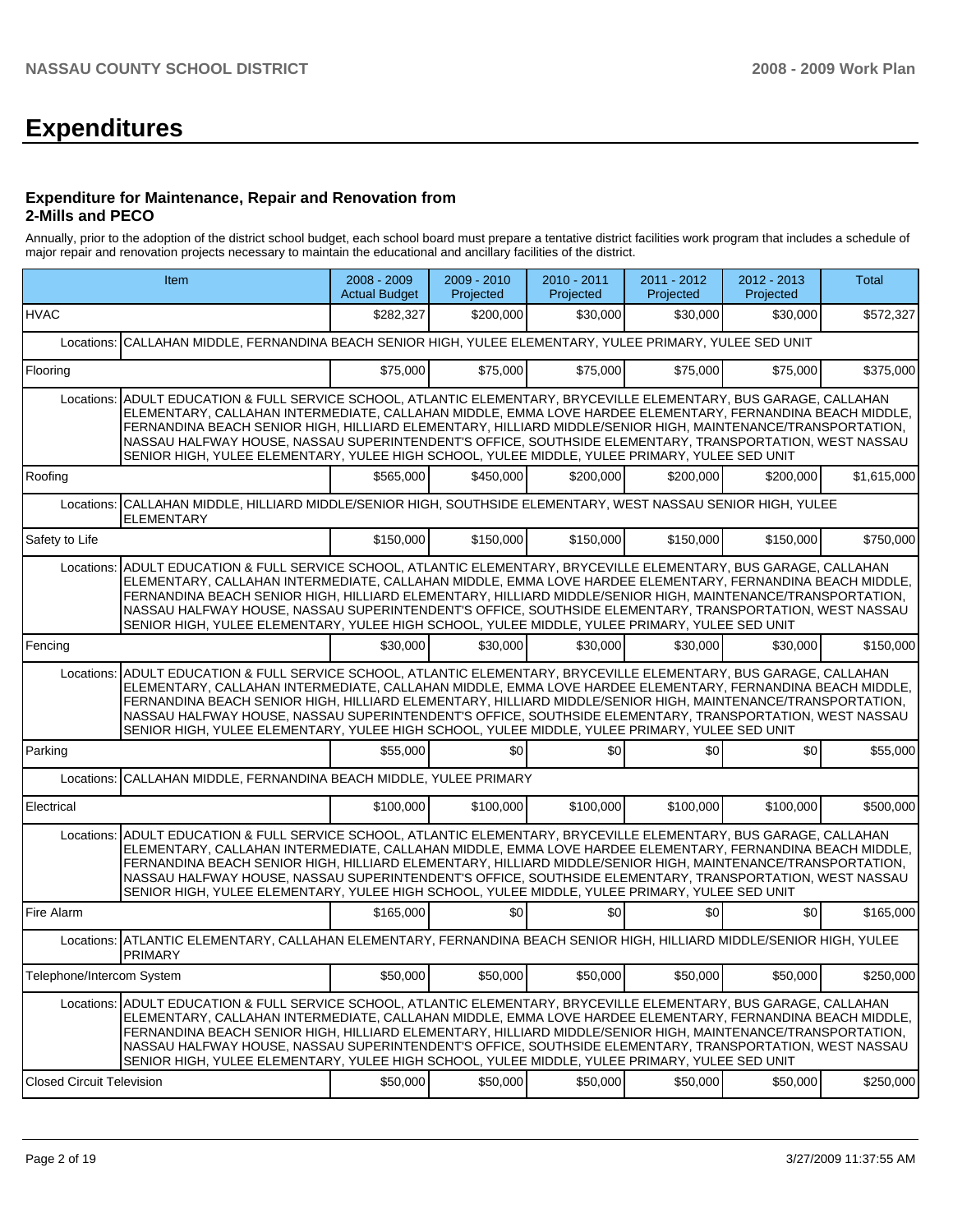|                                               | Locations: ADULT EDUCATION & FULL SERVICE SCHOOL, ATLANTIC ELEMENTARY, BRYCEVILLE ELEMENTARY, BUS GARAGE, CALLAHAN<br>ELEMENTARY, CALLAHAN INTERMEDIATE, CALLAHAN MIDDLE, EMMA LOVE HARDEE ELEMENTARY, FERNANDINA BEACH MIDDLE,<br>IFERNANDINA BEACH SENIOR HIGH. HILLIARD ELEMENTARY. HILLIARD MIDDLE/SENIOR HIGH. MAINTENANCE/TRANSPORTATION.<br>INASSAU HALFWAY HOUSE, NASSAU SUPERINTENDENT'S OFFICE, SOUTHSIDE ELEMENTARY, TRANSPORTATION, WEST NASSAU<br>SENIOR HIGH, YULEE ELEMENTARY, YULEE HIGH SCHOOL, YULEE MIDDLE, YULEE PRIMARY, YULEE SED UNIT  |             |             |           |           |           |             |  |  |
|-----------------------------------------------|---------------------------------------------------------------------------------------------------------------------------------------------------------------------------------------------------------------------------------------------------------------------------------------------------------------------------------------------------------------------------------------------------------------------------------------------------------------------------------------------------------------------------------------------------------------|-------------|-------------|-----------|-----------|-----------|-------------|--|--|
| l Paint                                       |                                                                                                                                                                                                                                                                                                                                                                                                                                                                                                                                                               | \$217,000   | \$175,000   | \$175,000 | \$100,000 | \$100,000 | \$767,000   |  |  |
|                                               | Locations:   ADULT EDUCATION & FULL SERVICE SCHOOL, ATLANTIC ELEMENTARY, BRYCEVILLE ELEMENTARY, BUS GARAGE, CALLAHAN<br>ELEMENTARY, CALLAHAN INTERMEDIATE, CALLAHAN MIDDLE, EMMA LOVE HARDEE ELEMENTARY, FERNANDINA BEACH MIDDLE,<br>FERNANDINA BEACH SENIOR HIGH, HILLIARD ELEMENTARY, HILLIARD MIDDLE/SENIOR HIGH, MAINTENANCE/TRANSPORTATION,<br>INASSAU HALFWAY HOUSE, NASSAU SUPERINTENDENT'S OFFICE, SOUTHSIDE ELEMENTARY, TRANSPORTATION, WEST NASSAU<br>SENIOR HIGH, YULEE ELEMENTARY, YULEE HIGH SCHOOL, YULEE MIDDLE, YULEE PRIMARY, YULEE SED UNIT |             |             |           |           |           |             |  |  |
| Maintenance/Repair                            |                                                                                                                                                                                                                                                                                                                                                                                                                                                                                                                                                               | \$0         | \$0         | \$0       | \$0       | \$0       | \$0         |  |  |
| Locations: No Locations for this expenditure. |                                                                                                                                                                                                                                                                                                                                                                                                                                                                                                                                                               |             |             |           |           |           |             |  |  |
|                                               | Sub Total:                                                                                                                                                                                                                                                                                                                                                                                                                                                                                                                                                    | \$1,739,327 | \$1,280,000 | \$860,000 | \$785,000 | \$785,000 | \$5,449,327 |  |  |

| IPECO Maintenance Expenditures | \$556,816   | \$668,693 | \$894,949 | \$846,564 | \$843,609 | \$3,810,631 |
|--------------------------------|-------------|-----------|-----------|-----------|-----------|-------------|
| Two Mill Sub Total:            | \$1,657,511 | \$936,307 | \$240,051 | \$213,436 | \$216,391 | \$3,263,696 |

| Other Items                                                                                                                                                                                                                                                                                                                                                                                                                                                                                                                                                  | $2008 - 2009$<br><b>Actual Budget</b> | $2009 - 2010$<br>Projected | $2010 - 2011$<br>Projected | $2011 - 2012$<br>Projected | $2012 - 2013$<br>Projected | Total     |  |  |  |  |
|--------------------------------------------------------------------------------------------------------------------------------------------------------------------------------------------------------------------------------------------------------------------------------------------------------------------------------------------------------------------------------------------------------------------------------------------------------------------------------------------------------------------------------------------------------------|---------------------------------------|----------------------------|----------------------------|----------------------------|----------------------------|-----------|--|--|--|--|
| <b>Window Blind Replacement</b>                                                                                                                                                                                                                                                                                                                                                                                                                                                                                                                              | \$35,000                              | \$35,000                   | \$35,000                   | \$35,000                   | \$35,000                   | \$175,000 |  |  |  |  |
| Locations ADULT EDUCATION & FULL SERVICE SCHOOL, ATLANTIC ELEMENTARY, BRYCEVILLE ELEMENTARY, BUS GARAGE, CALLAHAN<br>ELEMENTARY, CALLAHAN INTERMEDIATE, CALLAHAN MIDDLE, EMMA LOVE HARDEE ELEMENTARY, FERNANDINA BEACH<br>MIDDLE, FERNANDINA BEACH SENIOR HIGH, HILLIARD ELEMENTARY, HILLIARD MIDDLE/SENIOR HIGH,<br>MAINTENANCE/TRANSPORTATION, NASSAU HALFWAY HOUSE, NASSAU SUPERINTENDENT'S OFFICE, SOUTHSIDE<br>ELEMENTARY, TRANSPORTATION, WEST NASSAU SENIOR HIGH, YULEE ELEMENTARY, YULEE HIGH SCHOOL, YULEE MIDDLE,<br>YULEE PRIMARY, YULEE SED UNIT |                                       |                            |                            |                            |                            |           |  |  |  |  |
| <b>Security Upgrades</b>                                                                                                                                                                                                                                                                                                                                                                                                                                                                                                                                     | \$25,000                              | \$25,000                   | \$25,000                   | \$25,000                   | \$25,000                   | \$125,000 |  |  |  |  |
| Locations ADULT EDUCATION & FULL SERVICE SCHOOL, ATLANTIC ELEMENTARY, BRYCEVILLE ELEMENTARY, BUS GARAGE, CALLAHAN<br>ELEMENTARY, CALLAHAN INTERMEDIATE, CALLAHAN MIDDLE, EMMA LOVE HARDEE ELEMENTARY, FERNANDINA BEACH<br>MIDDLE, FERNANDINA BEACH SENIOR HIGH, HILLIARD ELEMENTARY, HILLIARD MIDDLE/SENIOR HIGH,<br>MAINTENANCE/TRANSPORTATION, NASSAU HALFWAY HOUSE, NASSAU SUPERINTENDENT'S OFFICE, SOUTHSIDE<br>ELEMENTARY, TRANSPORTATION, WEST NASSAU SENIOR HIGH, YULEE ELEMENTARY, YULEE HIGH SCHOOL, YULEE MIDDLE,<br>YULEE PRIMARY, YULEE SED UNIT |                                       |                            |                            |                            |                            |           |  |  |  |  |
| <b>ADA Upgrades</b>                                                                                                                                                                                                                                                                                                                                                                                                                                                                                                                                          | \$30,000                              | \$30,000                   | \$30,000                   | \$30,000                   | \$30,000                   | \$150,000 |  |  |  |  |
| Locations ADULT EDUCATION & FULL SERVICE SCHOOL, ATLANTIC ELEMENTARY, BRYCEVILLE ELEMENTARY, BUS GARAGE, CALLAHAN<br>ELEMENTARY, CALLAHAN INTERMEDIATE, CALLAHAN MIDDLE, EMMA LOVE HARDEE ELEMENTARY, FERNANDINA BEACH<br>MIDDLE, FERNANDINA BEACH SENIOR HIGH, HILLIARD ELEMENTARY, HILLIARD MIDDLE/SENIOR HIGH,<br>MAINTENANCE/TRANSPORTATION, NASSAU HALFWAY HOUSE, NASSAU SUPERINTENDENT'S OFFICE, SOUTHSIDE<br>ELEMENTARY, TRANSPORTATION, WEST NASSAU SENIOR HIGH, YULEE ELEMENTARY, YULEE HIGH SCHOOL, YULEE MIDDLE,<br>YULEE PRIMARY, YULEE SED UNIT |                                       |                            |                            |                            |                            |           |  |  |  |  |
| Bleacher Replacement, Code Upgrades                                                                                                                                                                                                                                                                                                                                                                                                                                                                                                                          | \$60,000                              | \$60,000                   | \$60,000                   | \$60,000                   | \$60,000                   | \$300,000 |  |  |  |  |
| Locations ADULT EDUCATION & FULL SERVICE SCHOOL, ATLANTIC ELEMENTARY, BRYCEVILLE ELEMENTARY, BUS GARAGE, CALLAHAN<br>ELEMENTARY, CALLAHAN INTERMEDIATE, CALLAHAN MIDDLE, EMMA LOVE HARDEE ELEMENTARY, FERNANDINA BEACH<br>MIDDLE, FERNANDINA BEACH SENIOR HIGH, HILLIARD ELEMENTARY, HILLIARD MIDDLE/SENIOR HIGH,<br>MAINTENANCE/TRANSPORTATION, NASSAU HALFWAY HOUSE, NASSAU SUPERINTENDENT'S OFFICE, SOUTHSIDE<br>ELEMENTARY, TRANSPORTATION, WEST NASSAU SENIOR HIGH, YULEE ELEMENTARY, YULEE HIGH SCHOOL, YULEE MIDDLE,<br>YULEE PRIMARY, YULEE SED UNIT |                                       |                            |                            |                            |                            |           |  |  |  |  |
| <b>Lock Replacements</b>                                                                                                                                                                                                                                                                                                                                                                                                                                                                                                                                     | \$200,000                             | \$50,000                   | \$0                        | \$0                        | \$0                        | \$250,000 |  |  |  |  |
| Locations CALLAHAN ELEMENTARY, CALLAHAN MIDDLE, HILLIARD MIDDLE/SENIOR HIGH, WEST NASSAU SENIOR HIGH, YULEE PRIMARY                                                                                                                                                                                                                                                                                                                                                                                                                                          |                                       |                            |                            |                            |                            |           |  |  |  |  |
| <b>EMCS Upgrades</b>                                                                                                                                                                                                                                                                                                                                                                                                                                                                                                                                         | \$90,000                              | \$90,000                   | \$90,000                   | \$90,000                   | \$90,000                   | \$450,000 |  |  |  |  |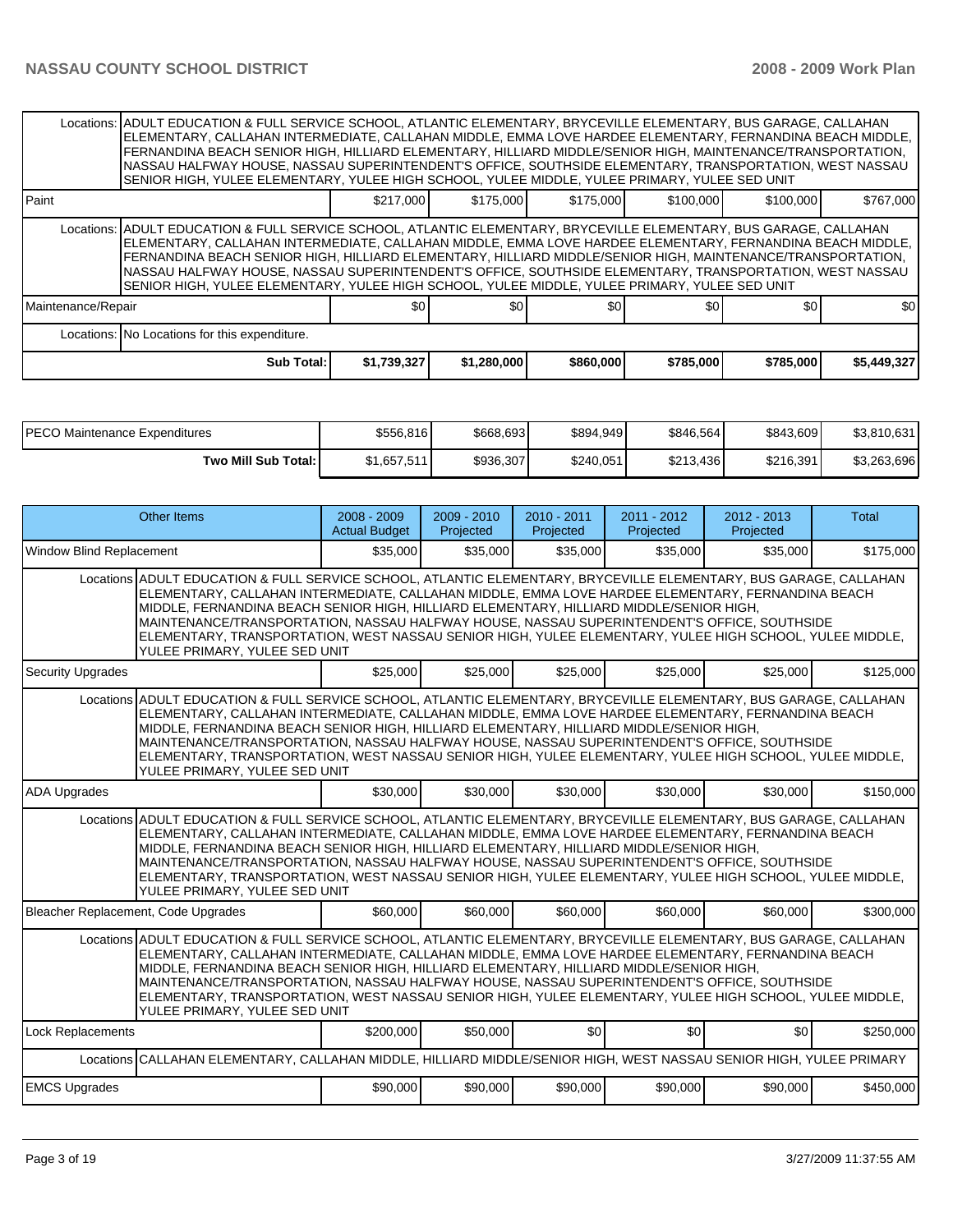|                      | Locations HILLIARD MIDDLE/SENIOR HIGH, WEST NASSAU SENIOR HIGH                                                                                                                                                                                                                                                                                                                                                                                                                                                                                                   |             |             |             |             |             |             |  |  |  |  |
|----------------------|------------------------------------------------------------------------------------------------------------------------------------------------------------------------------------------------------------------------------------------------------------------------------------------------------------------------------------------------------------------------------------------------------------------------------------------------------------------------------------------------------------------------------------------------------------------|-------------|-------------|-------------|-------------|-------------|-------------|--|--|--|--|
| Parking Lot Striping |                                                                                                                                                                                                                                                                                                                                                                                                                                                                                                                                                                  | \$35,000    | \$35,000    | \$35,000    | \$35,000    | \$35,000    | \$175,000   |  |  |  |  |
|                      | Locations ADULT EDUCATION & FULL SERVICE SCHOOL, ATLANTIC ELEMENTARY, BRYCEVILLE ELEMENTARY, BUS GARAGE, CALLAHAN<br>IELEMENTARY, CALLAHAN INTERMEDIATE, CALLAHAN MIDDLE, EMMA LOVE HARDEE ELEMENTARY, FERNANDINA BEACH<br>MIDDLE, FERNANDINA BEACH SENIOR HIGH, HILLIARD ELEMENTARY, HILLIARD MIDDLE/SENIOR HIGH,<br>IMAINTENANCE/TRANSPORTATION, NASSAU HALFWAY HOUSE, NASSAU SUPERINTENDENT'S OFFICE, SOUTHSIDE<br>JELEMENTARY, TRANSPORTATION, WEST NASSAU SENIOR HIGH, YULEE ELEMENTARY, YULEE HIGH SCHOOL, YULEE MIDDLE,<br>IYULEE PRIMARY. YULEE SED UNIT |             |             |             |             |             |             |  |  |  |  |
|                      | Total:                                                                                                                                                                                                                                                                                                                                                                                                                                                                                                                                                           | \$2,214,327 | \$1,605,000 | \$1,135,000 | \$1,060,000 | \$1,060,000 | \$7,074,327 |  |  |  |  |

#### **Local Two Mill Expenditure For Maintenance, Repair and Renovation**

Anticipated expenditures expected from local funding sources over the years covered by the current work plan.

| <b>Item</b>                                | $2008 - 2009$<br><b>Actual Budget</b> | 2009 - 2010<br>Projected | $2010 - 2011$<br>Projected | 2011 - 2012<br>Projected | $2012 - 2013$<br>Projected | <b>Total</b>     |
|--------------------------------------------|---------------------------------------|--------------------------|----------------------------|--------------------------|----------------------------|------------------|
| Remaining Maint and Repair from 1.75 Mills | \$1,657,511                           | \$936,307                | \$240,051                  | \$213,436                | \$216,391                  | \$3,263,696      |
| Maintenance/Repair Salaries                | \$0                                   | \$0                      | \$0                        | \$0                      | \$0                        | \$0 <sub>1</sub> |
| School Bus Purchases                       | \$1,360,072                           | \$700,000                | \$700,000                  | \$700,000                | \$700,000                  | \$4,160,072      |
| <b>Other Vehicle Purchases</b>             | \$0                                   | \$0                      | \$0                        | \$0                      | \$0                        | \$0              |
| Capital Outlay Equipment                   | \$0                                   | \$0                      | \$0                        | \$0                      | \$0                        | \$0              |
| Rent/Lease Payments                        | \$0                                   | \$0                      | \$0                        | \$0                      | \$0                        | \$0              |
| <b>COP Debt Service</b>                    | \$0                                   | \$0                      | \$0                        | \$0                      | \$0                        | \$0              |
| Rent/Lease Relocatables                    | \$0                                   | \$0                      | \$0                        | \$0                      | \$0                        | \$0              |
| <b>Environmental Problems</b>              | \$0                                   | \$0                      | \$0                        | \$0                      | \$0                        | \$0              |
| ls.1011.14 Debt Service                    | \$0                                   | \$0                      | \$0                        | \$0                      | \$0                        | \$0              |
| Special Facilities Account                 | \$0                                   | \$0                      | \$0                        | \$0                      | \$0                        | \$0              |
| <b>Local Expenditure Totals:</b>           | \$3,017,583                           | \$1,636,307              | \$940,051                  | \$913,436                | \$916,391                  | \$7,423,768      |

# **Revenue**

#### **2 Mill Revenue Source**

Schedule of Estimated Capital Outlay Revenue from each currently approved source which is estimated to be available for expenditures on the projects included in the tentative district facilities work program. All amounts are NET after considering carryover balances, interest earned, new COP's, 1011.14 and 1011.15 loans, etc. Districts cannot use 2-Mill funds for salaries except for those explicitly associated with maintenance/repair projects. (1011.71 (5), F.S.)

| Item                                                                              | Fund | $2008 - 2009$<br><b>Actual Value</b> | $2009 - 2010$<br>Projected | $2010 - 2011$<br>Projected | $2011 - 2012$<br>Projected | $2012 - 2013$<br>Projected | Total            |
|-----------------------------------------------------------------------------------|------|--------------------------------------|----------------------------|----------------------------|----------------------------|----------------------------|------------------|
| $(1)$ Non-exempt property<br>lassessed valuation                                  |      | \$8,647,534,374                      | \$8,612,266,502            | \$9,067,561,522            | \$9,656,064,240            | \$10,348,194,124           | \$46,331,620,762 |
| $(2)$ The Millege projected for<br>discretionary capital outlay per<br>ls.1011.71 |      | 1.67                                 | 1.75                       | 1.75                       | 1.75                       | 1.75                       |                  |
| $(3)$ Full value of the 2-Mill<br>discretionary capital outlay per<br>ls.1011.71  |      | \$14,376,526                         | \$14,317,893               | \$15,074,821               | \$16,053,207               | \$17,203,873               | \$77,026,320     |
| $(4)$ Value of the portion of the 2-<br>Mills ACTUALLY levied                     | 370  | \$13.694.668                         | \$14,317,893               | \$15,074,821               | \$16.053.207               | \$17,203,873               | \$76,344,462     |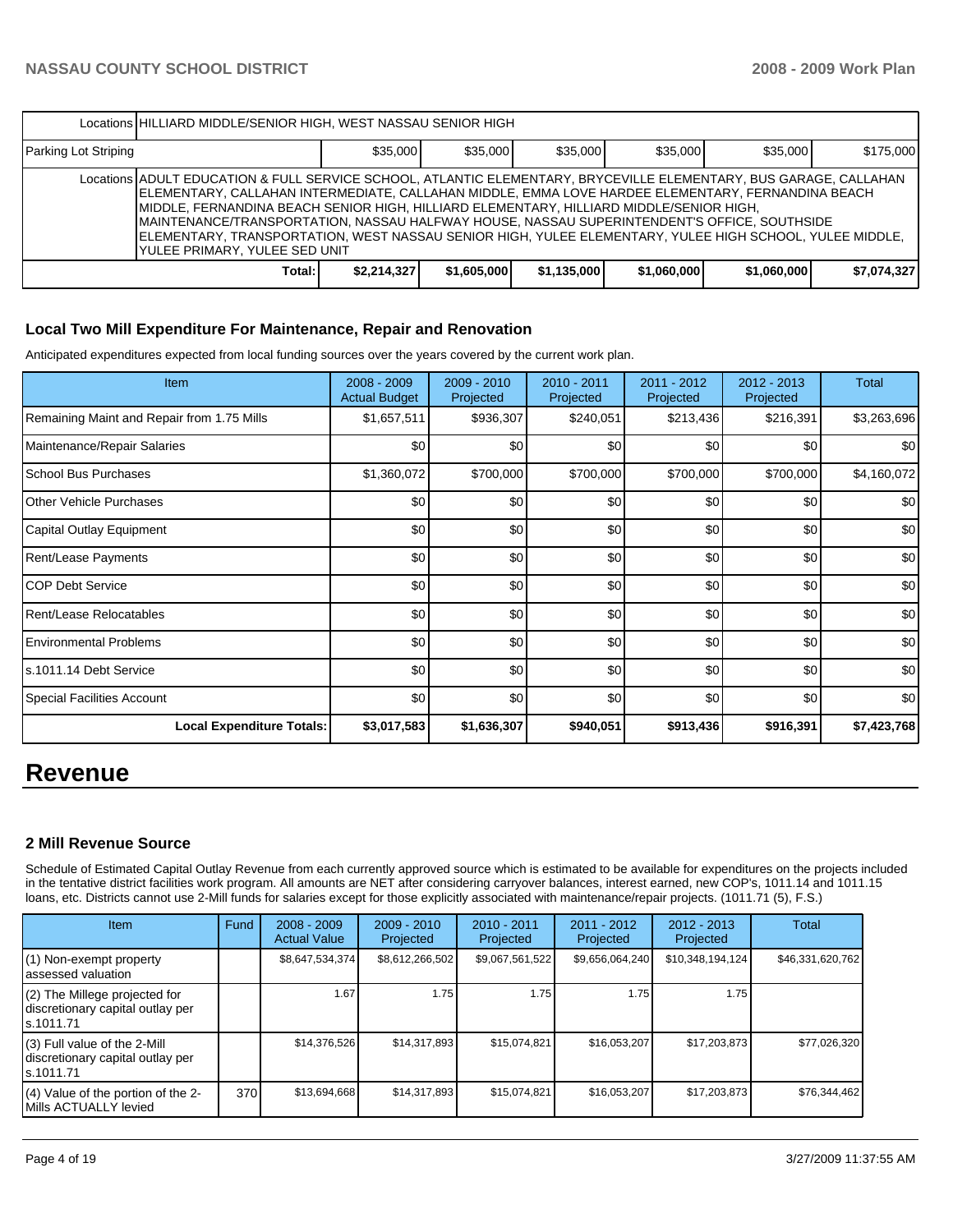| $\mathbf{r}$<br>(5)<br>(4)<br>$\sqrt{2}$<br>and<br>lines<br>Difference<br>⊹ot<br>، ں ر | 1.858<br>\$681 | SO I | ጦጣ<br>லப | \$0 | ሶስ<br>JU. | \$681,858 |
|----------------------------------------------------------------------------------------|----------------|------|----------|-----|-----------|-----------|

#### **PECO Revenue Source**

The figure in the row designated "PECO Maintenance" will be subtracted from funds available for new construction because PECO maintenance dollars cannot be used for new construction.

| Item                                  | Fund | $2008 - 2009$<br><b>Actual Budget</b> | $2009 - 2010$<br>Projected | $2010 - 2011$<br>Projected | $2011 - 2012$<br>Projected | $2012 - 2013$<br>Projected | Total       |
|---------------------------------------|------|---------------------------------------|----------------------------|----------------------------|----------------------------|----------------------------|-------------|
| <b>IPECO New Construction</b>         | 340  | \$1,523,825                           | \$٥Ι                       | \$343.368                  | \$1,049,730                | \$419,617                  | \$3,336,540 |
| <b>IPECO Maintenance Expenditures</b> |      | \$556,816                             | \$668.693                  | \$894.949                  | \$846.564                  | \$843.609                  | \$3,810,631 |
|                                       |      | \$2,080,641                           | \$668,693                  | \$1,238,317                | \$1,896,294                | \$1,263,226                | \$7,147,171 |

#### **CO & DS Revenue Source**

Revenue from Capital Outlay and Debt Service funds.

| Item                                               | Fund | $2008 - 2009$<br><b>Actual Budget</b> | $2009 - 2010$<br>Projected | $2010 - 2011$<br>Projected | $2011 - 2012$<br>Projected | $2012 - 2013$<br>Projected | Total     |
|----------------------------------------------------|------|---------------------------------------|----------------------------|----------------------------|----------------------------|----------------------------|-----------|
| ICO & DS Cash Flow-through<br><b>I</b> Distributed | 360  | \$59.619                              | \$59,619                   | \$59.619                   | \$59.619                   | \$59.619                   | \$298.095 |
| ICO & DS Interest on<br>Undistributed CO           | 360  | \$8.885                               | \$8,885                    | \$8,885                    | \$8.885                    | \$8,885                    | \$44,425  |
|                                                    |      | \$68,504                              | \$68,504                   | \$68,504                   | \$68,504                   | \$68,504                   | \$342,520 |

#### **Fair Share Revenue Source**

All legally binding commitments for proportionate fair-share mitigation for impacts on public school facilities must be included in the 5-year district work program.

| <b>Item</b>                                                           | $2008 - 2009$<br><b>Actual Budget</b> | $2009 - 2010$<br>Projected | $2010 - 2011$<br>Projected | 2011 - 2012<br>Projected | $2012 - 2013$<br>Projected | Total       |
|-----------------------------------------------------------------------|---------------------------------------|----------------------------|----------------------------|--------------------------|----------------------------|-------------|
| Three Rivers DRI, Donation of 20 acres<br>and developer contributions | \$0 <sub>1</sub>                      | \$3,094,500                | \$0                        | \$6.261.600              | \$0                        | \$9.356.100 |
|                                                                       | \$O I                                 | \$3,094,500                | \$0                        | \$6,261,600              | \$0                        | \$9,356,100 |

#### **Sales Surtax Referendum**

Specific information about any referendum for a 1-cent or ½-cent surtax referendum during the previous year.

**Did the school district hold a surtax referendum during the past fiscal year 2007 - 2008?** No

### **Additional Revenue Source**

Any additional revenue sources

| Item                                      | $2008 - 2009$<br><b>Actual Value</b> | $2009 - 2010$<br>Projected | 2010 - 2011<br>Projected | $2011 - 2012$<br>Projected | $2012 - 2013$<br>Projected | Total |
|-------------------------------------------|--------------------------------------|----------------------------|--------------------------|----------------------------|----------------------------|-------|
| Proceeds from a s.1011.14/15 F.S. Loans L | \$0                                  | \$0                        | \$0                      | \$0                        | \$0                        | \$0   |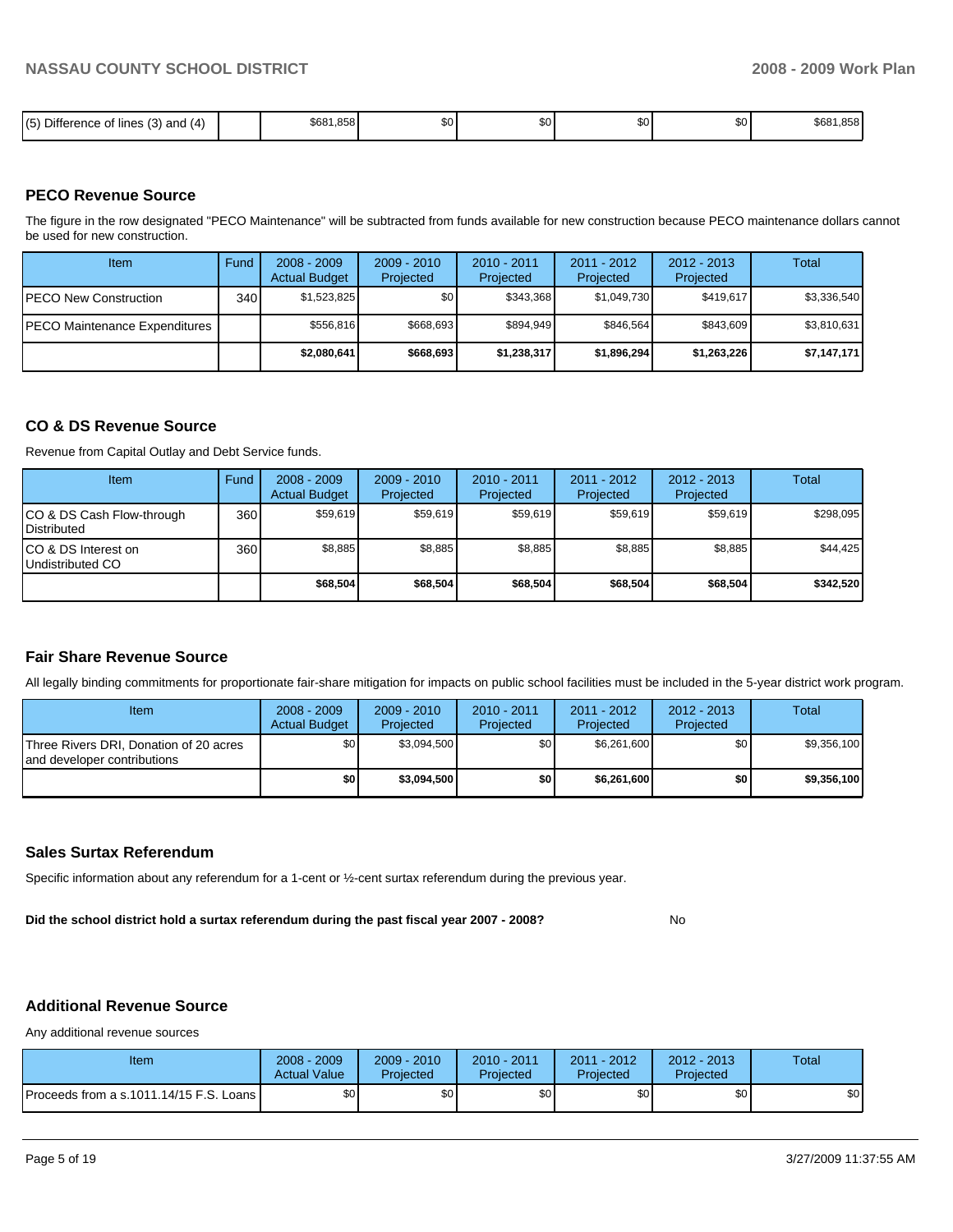| District Bonds - Voted local bond<br>referendum proceeds per s.9, Art VII<br><b>State Constitution</b> | \$0          | \$0         | \$0         | \$0         | \$0         | \$0          |
|--------------------------------------------------------------------------------------------------------|--------------|-------------|-------------|-------------|-------------|--------------|
| Proceeds from Special Act Bonds                                                                        | \$0          | \$0         | \$0         | \$0         | \$0         | \$0          |
| Estimated Revenue from CO & DS Bond<br>Sale                                                            | \$0          | \$0         | \$0         | \$0         | \$0         | \$0          |
| Proceeds from Voted Capital<br>Improvements millage                                                    | \$0          | \$0         | \$0         | \$0         | \$0         | \$0          |
| Other Revenue for Other Capital Projects                                                               | \$0          | \$0         | \$0         | \$0         | \$0         | \$0          |
| Proceeds from 1/2 cent sales surtax<br>authorized by school board                                      | \$0          | \$0         | \$0         | \$0         | \$0         | \$0          |
| Proceeds from local governmental<br>infrastructure sales surtax                                        | \$0          | \$0         | \$0         | \$0         | \$0         | \$0          |
| Proceeds from Certificates of<br>Participation (COP's) Sale                                            | \$0          | \$0         | \$0         | \$0         | \$0         | \$0          |
| Classrooms First Bond proceeds amount<br>authorized in FY 1997-98                                      | \$0          | \$0         | \$0         | \$0         | \$0         | \$0          |
| <b>Classrooms for Kids</b>                                                                             | \$0          | \$0         | \$0         | \$0         | \$0         | \$0          |
| <b>District Equity Recognition</b>                                                                     | \$0          | \$0         | \$0         | \$0         | \$0         | \$0          |
| <b>Federal Grants</b>                                                                                  | \$0          | \$0         | \$0         | \$0         | \$0         | \$0          |
| Proportionate share mitigation (actual<br>cash revenue only, not in kind donations)                    | \$0          | \$0         | \$0         | \$0         | \$0         | \$0          |
| Impact fees received                                                                                   | \$2,000,000  | \$2,000,000 | \$2,000,000 | \$2,000,000 | \$2,000,000 | \$10,000,000 |
| Private donations                                                                                      | \$0          | \$0         | \$0         | \$0         | \$0         | \$0          |
| Grants from local governments or not-for-<br>profit organizations                                      | \$0          | \$0         | \$0         | \$0         | \$0         | \$0          |
| Interest, Including Profit On Investment                                                               | \$0          | \$0         | \$0         | \$0         | \$0         | \$0          |
| Revenue from Bonds pledging proceeds<br>from 1 cent or 1/2 cent Sales Surtax                           | \$0          | \$0         | \$0         | \$0         | \$0         | \$0          |
| <b>Fund Balance Carried Forward</b>                                                                    | \$45,617,163 | \$0         | \$0         | \$0         | \$0         | \$45,617,163 |
| Obligated Fund Balance Carried Forward                                                                 | \$0          | \$0         | \$0         | \$0         | \$0         | \$0          |
| <b>Special Facilities Account</b>                                                                      | \$0          | \$0         | \$0         | \$0         | \$0         | \$0          |
| One Cent - 1/2 Cent Sales Surtax Debt<br>Service                                                       | \$0          | \$0         | \$0         | \$0         | \$0         | \$0          |
| <b>Subtotal</b>                                                                                        | \$47,617,163 | \$2,000,000 | \$2,000,000 | \$2,000,000 | \$2,000,000 | \$55,617,163 |

# **Total Revenue Summary**

| <b>Item Name</b>                                                             | $2008 - 2009$<br><b>Budget</b> | $2009 - 2010$<br>Projected | $2010 - 2011$<br>Projected | 2011 - 2012<br>Projected | $2012 - 2013$<br>Projected | <b>Five Year Total</b> |
|------------------------------------------------------------------------------|--------------------------------|----------------------------|----------------------------|--------------------------|----------------------------|------------------------|
| Local 1.75 Mill Discretionary Capital<br>Outlay Revenue                      | \$13.694.668                   | \$14,317,893               | \$15,074,821               | \$16.053.207             | \$17,203,873               | \$76.344.462           |
| <b>IPECO</b> and 1.75 Mill Maint and Other 1.75<br><b>IMill Expenditures</b> | (\$3,017,583)                  | (\$1,636,307)              | (S940.051)                 | $(\$913,436)$            | (\$916,391)                | (\$7,423,768)          |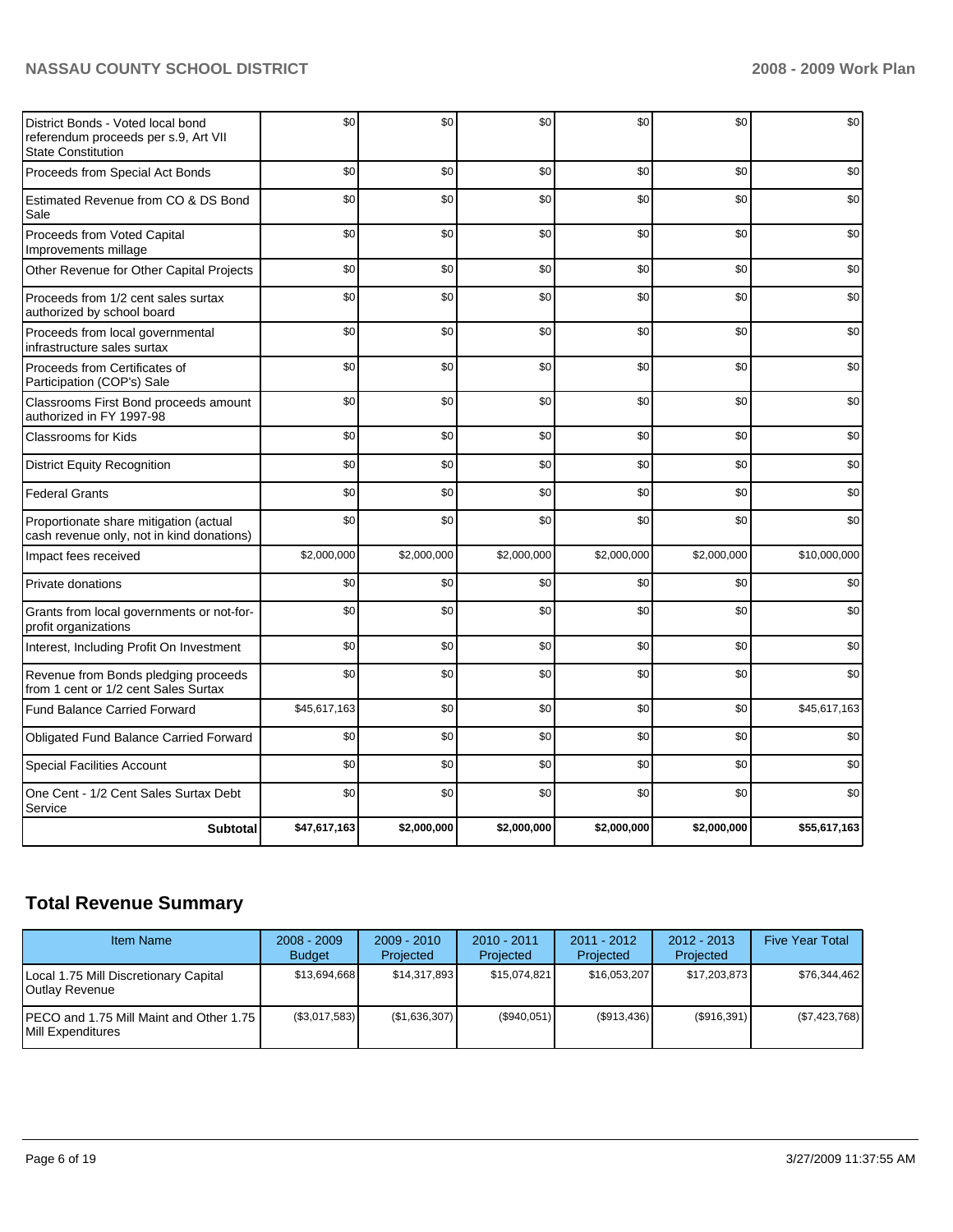| PECO Maintenance Revenue                     | \$556,816                      | \$668,693                | \$894,949                | \$846,564                | \$843,609                  | \$3,810,631            |
|----------------------------------------------|--------------------------------|--------------------------|--------------------------|--------------------------|----------------------------|------------------------|
| <b>Available 2 Mill for New Construction</b> | \$10,677,085                   | \$12,681,586             | \$14,134,770             | \$15,139,771             | \$16,287,482               | \$68,920,694           |
| <b>Item Name</b>                             | $2008 - 2009$<br><b>Budget</b> | 2009 - 2010<br>Projected | 2010 - 2011<br>Projected | 2011 - 2012<br>Projected | $2012 - 2013$<br>Projected | <b>Five Year Total</b> |
| ICO & DS Revenue                             | \$68,504                       | \$68,504                 | \$68,504                 | \$68,504                 | \$68,504                   | \$342,520              |
| <b>IPECO New Construction Revenue</b>        | \$1,523,825                    | \$0                      | \$343,368                | \$1,049,730              | \$419,617                  | \$3,336,540            |
| Other/Additional Revenue                     | \$47,617,163                   | \$5,094,500              | \$2,000,000              | \$8,261,600              | \$2,000,000                | \$64,973,263           |
| <b>Total Additional Revenue</b>              | \$49,209,492                   | \$5,163,004              | \$2,411,872              | \$9,379,834              | \$2,488,121                | \$68,652,323           |
| <b>Total Available Revenue</b>               | \$59,886,577                   | \$17,844,590             | \$16,546,642             | \$24,519,605             | \$18,775,603               | \$137,573,017          |

# **Project Schedules**

# **Capacity Project Schedules**

A schedule of capital outlay projects necessary to ensure the availability of satisfactory classrooms for the projected student enrollment in K-12 programs.

| <b>Project Description</b>        | Location                             |                          | 2008 - 2009    | $2009 - 2010$ | 2010 - 2011 | 2011 - 2012 | $2012 - 2013$ | <b>Total</b>    | Funded |
|-----------------------------------|--------------------------------------|--------------------------|----------------|---------------|-------------|-------------|---------------|-----------------|--------|
| <b>Four Primary</b><br>Classrooms | CALLAHAN<br><b>ELEMENTARY</b>        | Planned<br>Cost:         | \$1,313,451    | \$0           | \$0         | \$0         | \$0           | \$1,313,451 Yes |        |
|                                   |                                      | <b>Student Stations:</b> | 72             | $\Omega$      | $\Omega$    | $\Omega$    | $\Omega$      | 72              |        |
|                                   |                                      | <b>Total Classrooms:</b> | $\overline{4}$ | $\Omega$      | $\mathbf 0$ | $\Omega$    | $\Omega$      |                 |        |
|                                   |                                      | Gross Sq Ft:             | 6,511          | $\Omega$      | $\mathbf 0$ | $\Omega$    | $\Omega$      | 6,511           |        |
| Six Intermediate<br>Classrooms    | CALLAHAN<br><b>INTERMEDIATE</b>      | Planned<br>Cost:         | \$1,824,434    | \$0           | \$0         | \$0         | \$0           | \$1,824,434 Yes |        |
|                                   |                                      | <b>Student Stations:</b> | 108            | $\mathbf 0$   | $\mathbf 0$ | $\mathbf 0$ | $\mathbf 0$   | 108             |        |
|                                   |                                      | <b>Total Classrooms:</b> | 6              | $\Omega$      | $\mathbf 0$ | $\Omega$    | $\Omega$      | 6               |        |
|                                   |                                      | Gross Sq Ft:             | 10,137         | $\Omega$      | $\Omega$    | $\Omega$    | $\Omega$      | 10,137          |        |
| Eight Primary<br>Classrooms       | <b>HILLIARD</b><br><b>ELEMENTARY</b> | Planned<br>Cost:         | \$2,119,221    | \$0           | \$0         | \$0         | \$0           | \$2,119,221 Yes |        |
|                                   |                                      | <b>Student Stations:</b> | 144            | 0             | $\mathbf 0$ | $\mathbf 0$ | $\Omega$      | 144             |        |
|                                   | <b>Total Classrooms:</b>             |                          | 8              | 0             | $\mathbf 0$ | $\mathbf 0$ | $\mathbf 0$   | 8               |        |
|                                   |                                      | Gross Sq Ft:             | 13,018         | 0             | $\pmb{0}$   | $\mathbf 0$ | 0             | 13,018          |        |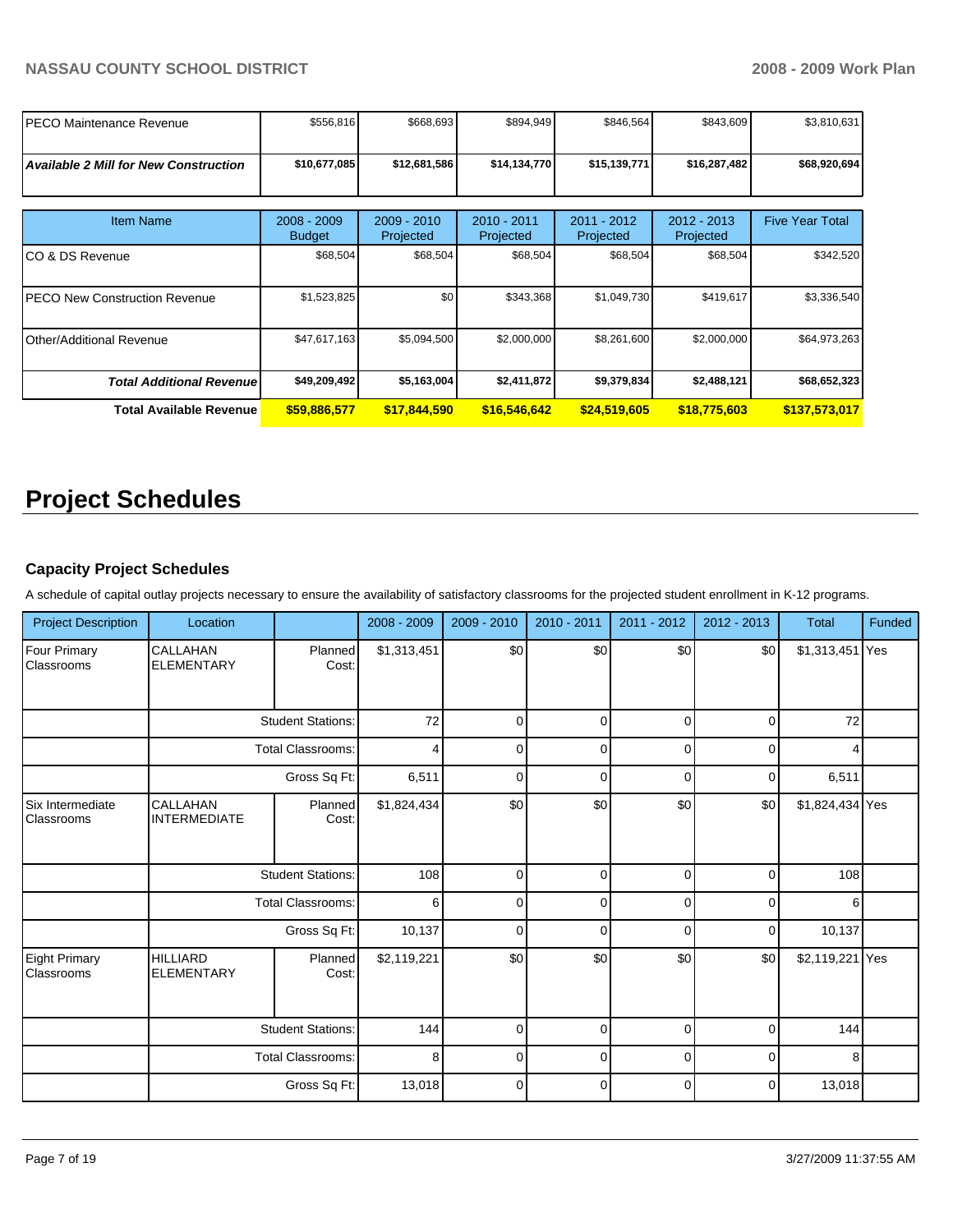| Ten Middle School<br>Classrooms                                                | <b>CALLAHAN MIDDLE</b>                          | Planned<br>Cost:         | \$2,969,631 | \$0                 | \$0         | \$0         | \$0         | \$2,969,631 Yes |  |
|--------------------------------------------------------------------------------|-------------------------------------------------|--------------------------|-------------|---------------------|-------------|-------------|-------------|-----------------|--|
|                                                                                |                                                 | <b>Student Stations:</b> | 220         | $\mathbf 0$         | $\mathbf 0$ | $\mathbf 0$ | $\mathbf 0$ | 220             |  |
|                                                                                |                                                 | Total Classrooms:        | 10          | $\mathbf 0$         | $\mathbf 0$ | 0           | $\mathbf 0$ | 10              |  |
|                                                                                |                                                 | Gross Sq Ft:             | 36,041      | $\mathbf 0$         | $\mathbf 0$ | $\mathbf 0$ | $\pmb{0}$   | 36,041          |  |
| <b>Twelve Primary</b><br>Classrooms and<br><b>Related Site</b><br>Improvements | YULEE PRIMARY                                   | Planned<br>Cost:         | \$4,118,884 | \$0                 | \$0         | \$0         | \$0         | \$4,118,884 Yes |  |
|                                                                                |                                                 | <b>Student Stations:</b> | 216         | $\mathbf 0$         | $\mathbf 0$ | $\mathbf 0$ | $\mathbf 0$ | 216             |  |
|                                                                                |                                                 | Total Classrooms:        | 12          | $\mathbf 0$         | $\mathbf 0$ | 0           | $\mathbf 0$ | 12              |  |
|                                                                                |                                                 | Gross Sq Ft:             | 19,707      | $\mathbf 0$         | $\mathbf 0$ | $\mathbf 0$ | $\mathbf 0$ | 19,707          |  |
| Six Intermediate<br>Classrooms and Two<br><b>ESE Classrooms</b>                | YULEE<br><b>ELEMENTARY</b>                      | Planned<br>Cost:         | \$2,325,185 | \$0                 | \$0         | \$0         | \$0         | \$2,325,185 Yes |  |
|                                                                                |                                                 | <b>Student Stations:</b> | 152         | $\mathbf 0$         | $\mathbf 0$ | $\mathbf 0$ | $\pmb{0}$   | 152             |  |
|                                                                                |                                                 | Total Classrooms:        | 6           | $\mathbf 0$         | $\mathbf 0$ | 0           | $\mathbf 0$ | 6               |  |
|                                                                                |                                                 | Gross Sq Ft:             | 13,017      | $\mathbf 0$         | $\mathbf 0$ | $\mathbf 0$ | $\pmb{0}$   | 13,017          |  |
| Remodling,<br><b>Renovation Building</b><br>05                                 | <b>HILLIARD</b><br>MIDDLE/SENIOR<br><b>HIGH</b> | Planned<br>Cost:         | \$2,139,239 | \$0                 | \$0         | \$0         | \$0         | \$2,139,239 Yes |  |
|                                                                                |                                                 | <b>Student Stations:</b> | 290         | $\mathbf 0$         | $\mathbf 0$ | $\mathbf 0$ | $\mathbf 0$ | 290             |  |
|                                                                                |                                                 | Total Classrooms:        | 12          | $\mathbf 0$         | $\mathbf 0$ | 0           | $\mathbf 0$ | 12              |  |
|                                                                                |                                                 | Gross Sq Ft:             | 21,600      | $\mathbf 0$         | $\mathbf 0$ | $\mathbf 0$ | $\mathbf 0$ | 21,600          |  |
| Remodle Building 18<br>for Administration                                      | <b>HILLIARD</b><br>MIDDLE/SENIOR<br><b>HIGH</b> | Planned<br>Cost:         | \$950,773   | \$0                 | \$0         | \$0         | \$0         | \$950,773 Yes   |  |
|                                                                                |                                                 | <b>Student Stations:</b> | $-75$       | 0                   | 0           | 0           | 0           | $-75$           |  |
|                                                                                |                                                 | <b>Total Classrooms:</b> | $-3$        | $\overline{0}$      | $\mathbf 0$ | 0           | $\mathbf 0$ | $-3$            |  |
|                                                                                |                                                 | Gross Sq Ft:             | 6,700       | $\mathsf{O}\xspace$ | $\mathbf 0$ | $\mathbf 0$ | $\pmb{0}$   | 6,700           |  |
| Band Classroom and<br><b>Related Spaces</b>                                    | <b>FERNANDINA</b><br><b>BEACH MIDDLE</b>        | Planned<br>Cost:         | \$835,000   | \$0                 | \$0         | \$0         | \$0         | \$835,000 Yes   |  |
|                                                                                |                                                 | <b>Student Stations:</b> | 45          | $\mathbf 0$         | $\mathbf 0$ | $\mathbf 0$ | $\pmb{0}$   | 45              |  |
|                                                                                |                                                 | Total Classrooms:        | $\pmb{0}$   | $\mathbf 0$         | $\mathbf 0$ | $\mathbf 0$ | $\pmb{0}$   | $\Omega$        |  |
|                                                                                |                                                 | Gross Sq Ft:             | 5,400       | $\mathbf 0$         | $\mathbf 0$ | $\mathbf 0$ | $\pmb{0}$   | 5,400           |  |
| One Skills Lab, One<br>ROTC Classroom                                          | <b>WEST NASSAU</b><br>SENIOR HIGH               | Planned<br>Cost:         | \$900,000   | \$0                 | \$0         | \$0         | \$0         | \$900,000 Yes   |  |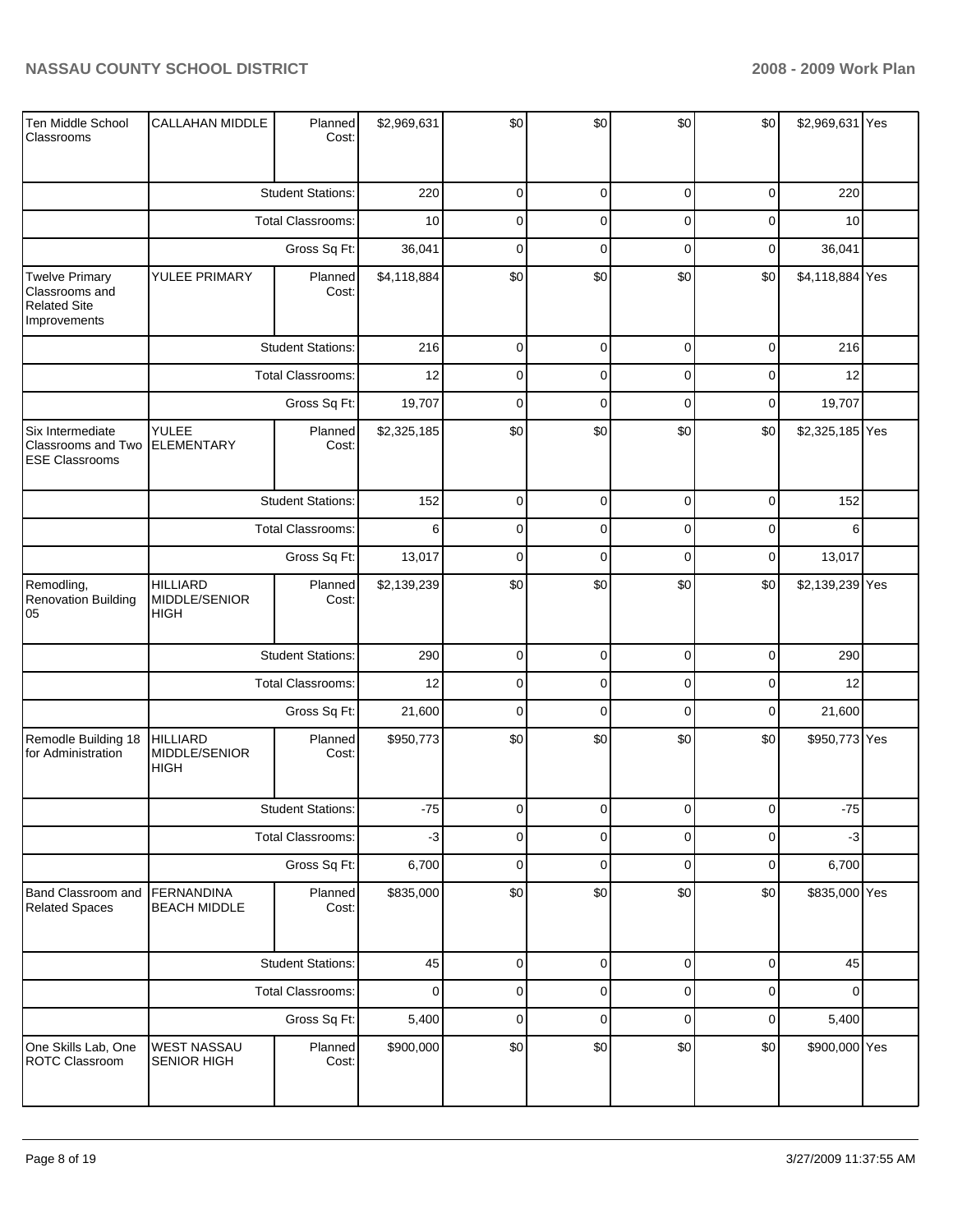|                                                |                                                        | <b>Student Stations:</b> | 25           | 0                  | $\Omega$    | 0   | $\Omega$ | 25              |  |
|------------------------------------------------|--------------------------------------------------------|--------------------------|--------------|--------------------|-------------|-----|----------|-----------------|--|
|                                                |                                                        | Total Classrooms:        |              |                    | $\Omega$    | 0   | $\Omega$ |                 |  |
|                                                |                                                        | Gross Sq Ft:             | 2,106        |                    | $\Omega$    | ი   | 0        | 2,106           |  |
| Remodle Media to<br>Skills Developement<br>Lab | <b>EMMA LOVE</b><br><b>HARDEE</b><br><b>ELEMENTARY</b> | Planned<br>Cost:         |              | \$0<br>\$1,000,000 | \$0         | \$0 | \$0      | \$1,000,000 Yes |  |
|                                                |                                                        | <b>Student Stations:</b> |              | 15                 | $\Omega$    | U   | $\Omega$ | 15 <sup>1</sup> |  |
|                                                |                                                        | <b>Total Classrooms:</b> |              |                    | $\Omega$    | U   | $\Omega$ |                 |  |
|                                                |                                                        | Gross Sq Ft:             | 1,868        | <sup>n</sup>       | $\Omega$    | U   | $\Omega$ | 1,868           |  |
|                                                |                                                        |                          |              |                    |             |     |          |                 |  |
|                                                | <b>Planned Cost:</b>                                   |                          | \$20,495,818 | \$0                | \$0         | \$0 | \$0      | \$20,495,818    |  |
|                                                | <b>Student Stations:</b>                               |                          | 1,212        |                    | 0           | 0   | 0        | 1,212           |  |
|                                                | <b>Total Classrooms:</b>                               |                          | 57           | <sup>0</sup>       | 0           | 0   | $\bf{0}$ | 57              |  |
|                                                |                                                        | Gross Sq Ft:             | 136,105      | 0                  | $\mathbf 0$ | 0   | 0        | 136,105         |  |

# **Other Project Schedules**

Major renovations, remodeling, and additions of capital outlay projects that do not add capacity to schools.

| <b>Project Description</b>                                                   | Location                                     | 2008 - 2009<br><b>Actual Budget</b> | 2009 - 2010<br>Projected | $2010 - 2011$<br>Projected | $2011 - 2012$<br>Projected | $2012 - 2013$<br>Projected | <b>Total</b>    | Funded |
|------------------------------------------------------------------------------|----------------------------------------------|-------------------------------------|--------------------------|----------------------------|----------------------------|----------------------------|-----------------|--------|
| Cafeteria and Multipurpose<br>Expansion, Reroof School                       | <b>CALLAHAN MIDDLE</b>                       | \$6,929,140                         | \$0                      | \$0                        | \$0                        | \$0                        | \$6,929,140 Yes |        |
| Reroofing, Site Improvements                                                 | YULEE PRIMARY                                | \$521,000                           | \$0                      | \$0                        | \$0                        | \$0                        | \$521,000 Yes   |        |
| New Media, Remodling,<br>Renovations and Site<br>Improvements                | <b>BRYCEVILLE</b><br><b>ELEMENTARY</b>       | \$1,089,947                         | \$0                      | \$0                        | \$0                        | \$0                        | \$1,089,947 Yes |        |
| Expand Lobby, Remodle food<br>Service and Auditorium for<br><b>HVAC</b>      | <b>FERNANDINA BEACH</b><br><b>MIDDLE</b>     | \$1,470,000                         | \$0                      | \$0                        | \$0                        | \$0                        | \$1,470,000 Yes |        |
| New Food Service, Multi<br>Purpose, Stage and Renovate<br>Restrooms          | <b>SOUTHSIDE</b><br><b>ELEMENTARY</b>        | \$3,400,000                         | \$0                      | \$0                        | \$0                        | \$0                        | \$3,400,000 Yes |        |
| New Media Center and Art Lab<br>and Renovate Food Srevice for<br><b>HVAC</b> | <b>EMMA LOVE HARDEE</b><br><b>ELEMENTARY</b> | \$2,118,185                         | \$0                      | \$0                        | \$0                        | \$0                        | \$2,118,185 Yes |        |
| Remodle ROTC to Vocal Music<br>and BLDG 05 Health<br><b>Occupations Lab</b>  | <b>WEST NASSAU SENIOR</b><br><b>HIGH</b>     | \$972,500                           | \$0                      | \$0                        | \$0                        | \$0                        | \$972,500 Yes   |        |
| Develope Outdoor P.E.                                                        | YULEE MIDDLE                                 | \$0                                 | \$300,000                | \$0                        | \$0                        | \$0                        | \$300,000 Yes   |        |
| <b>District Wide Technology</b><br>Additions, Upgrades and<br>Refresh        | Location not specified                       | \$197,498                           | \$0                      | \$0                        | \$0                        | \$0                        | \$197,498 Yes   |        |
| District Wide Furniture Refresh                                              | Location not specified                       | \$1,122,142                         | \$0                      | \$0                        | \$0                        | \$0                        | \$1,122,142 Yes |        |
| District Wide Flectrical<br>Upgrades for Technology                          | Location not specified                       | \$152,713                           | \$0                      | \$0                        | \$0                        | \$0                        | \$152,713 Yes   |        |
| District Wide Land Purchases                                                 | Location not specified                       | \$2,500,000                         | \$0                      | \$0                        | \$0                        | \$0                        | \$2,500,000 Yes |        |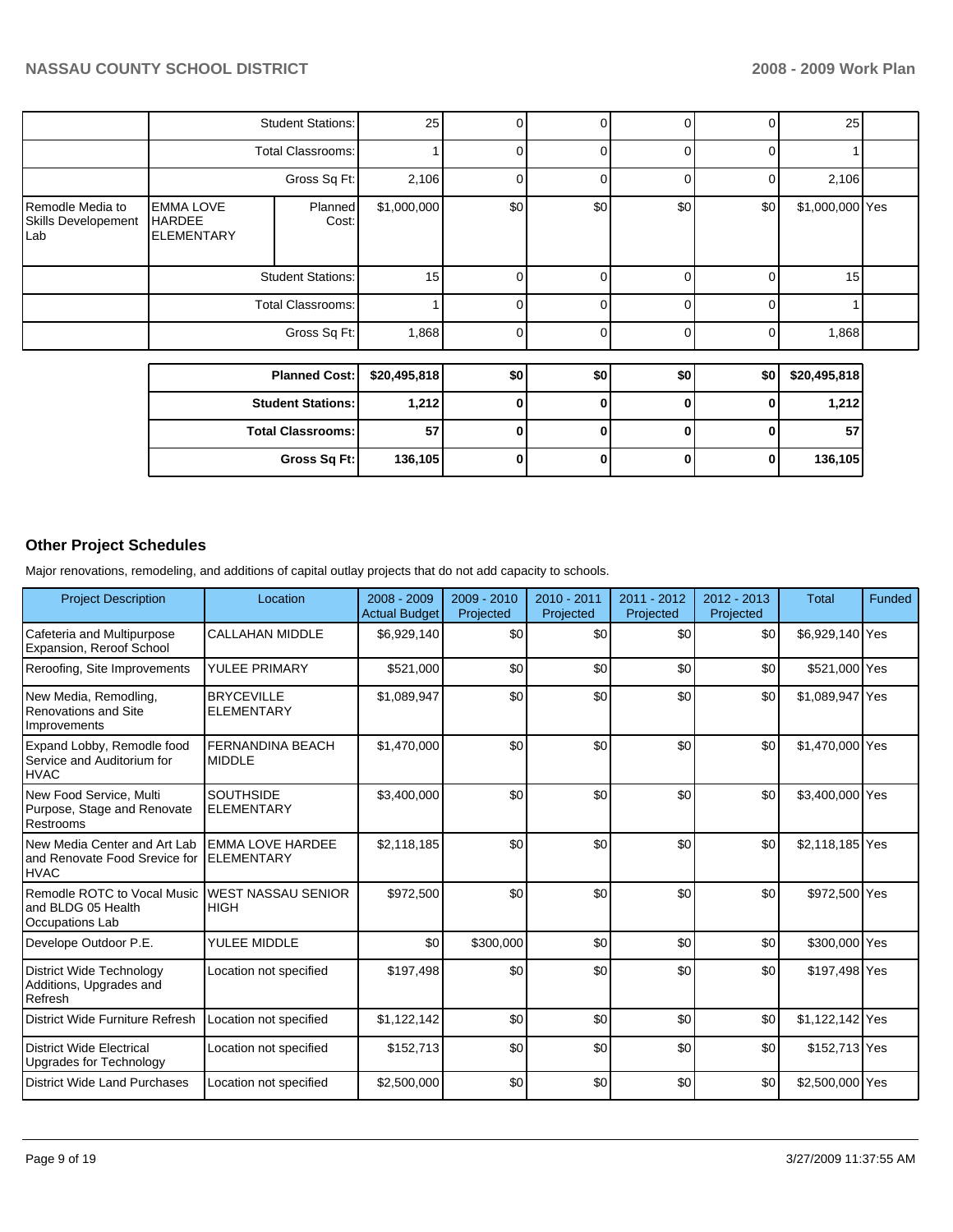| District Office Renovations and<br>Parking                | <b>NASSAU</b><br>SUPERINTENDENT'S<br><b>OFFICE</b>  | \$1,905,616  | \$0       | \$0 | \$0 | \$0 | \$1,905,616 Yes |                    |
|-----------------------------------------------------------|-----------------------------------------------------|--------------|-----------|-----|-----|-----|-----------------|--------------------|
| Fernandina Beach, Yulee<br>Transportation                 | <b>TRANSPORTATION</b>                               | \$500,000    | \$0       | \$0 | \$0 | \$0 | \$500,000 Yes   |                    |
| <b>Hilliard Transportation Facility</b>                   | <b>TRANSPORTATION</b>                               | \$250,000    | \$0       | \$0 | \$0 | \$0 | \$250,000 Yes   |                    |
| <b>Callahan Transportation Facility</b>                   | <b>TRANSPORTATION</b>                               | \$300,000    | \$0       | \$0 | \$0 | \$0 | \$300,000 Yes   |                    |
| <b>Yulee Transportation Facility</b>                      | <b>TRANSPORTATION</b>                               | \$300,000    | \$0       | \$0 | \$0 | \$0 | \$300,000 Yes   |                    |
| <b>Expand Parking for Adult</b><br>Education              | <b>ADULT EDUCATION &amp;</b><br>FULL SERVICE SCHOOL | \$100,000    | \$0       | \$0 | \$0 | \$0 | \$100,000 Yes   |                    |
| Maintenance Renovations and<br>Parking                    | MAINTENANCE/TRANSP<br><b>ORTATION</b>               | \$661,700    | \$0       | \$0 | \$0 | \$0 | \$661,700 Yes   |                    |
| <b>Playground Equipment County</b><br>Wide                | Location not specified                              | \$44,296     | \$0       | \$0 | \$0 | \$0 | \$44,296 Yes    |                    |
| Convert Tech Lab to Science<br>Lab                        | <b>HILLIARD</b><br><b>MIDDLE/SENIOR HIGH</b>        | \$50,000     | \$0       | \$0 | \$0 | \$0 | \$50,000 Yes    |                    |
| Repayment on QZAB Bonds                                   | Location not specified                              | \$82,000     | \$0       | \$0 | \$0 | \$0 | \$82,000 Yes    |                    |
| TV Production Equipment<br><b>County Wide</b>             | Location not specified                              | \$72,243     | \$0       | \$0 | \$0 | \$0 | \$72,243 Yes    |                    |
| <b>Library Circulation Software</b><br><b>County Wide</b> | Location not specified                              | \$50,500     | \$0       | \$0 | \$0 | \$0 | \$50,500 Yes    |                    |
| School and District Website<br>Software                   | Location not specified                              | \$0          | \$0       | \$0 | \$0 | \$0 |                 | \$0 <sup>Yes</sup> |
| <b>Energy Consevation Projects,</b><br><b>County Wide</b> | Location not specified                              | \$38,889     | \$0       | \$0 | \$0 | \$0 | \$38,889 Yes    |                    |
| <b>Yulee Community Center Site</b><br>Improvements        | YULEE SED UNIT                                      | \$100,000    | \$0       | \$0 | \$0 | \$0 | \$100,000 Yes   |                    |
| New Locker Rooms                                          | <b>HILLIARD</b><br>MIDDLE/SENIOR HIGH               | \$1,663,853  | \$0       | \$0 | \$0 | \$0 | \$1,663,853 Yes |                    |
| Planning for New Yulee Area<br>Elementary School "E"      | Location not specified                              | \$4,459,338  | \$0       | \$0 | \$0 | \$0 | \$4,459,338 Yes |                    |
| Radio Ave. Extention                                      | Location not specified                              | \$1,500,000  | \$0       | \$0 | \$0 | \$0 | \$1,500,000 Yes |                    |
|                                                           |                                                     | \$32,551,560 | \$300,000 | \$0 | \$0 | \$0 | \$32,851,560    |                    |

# **Additional Project Schedules**

Any projects that are not identified in the last approved educational plant survey.

Nothing reported for this section.

#### **Non Funded Growth Management Project Schedules**

Schedule indicating which projects, due to planned development, that CANNOT be funded from current revenues projected over the next five years.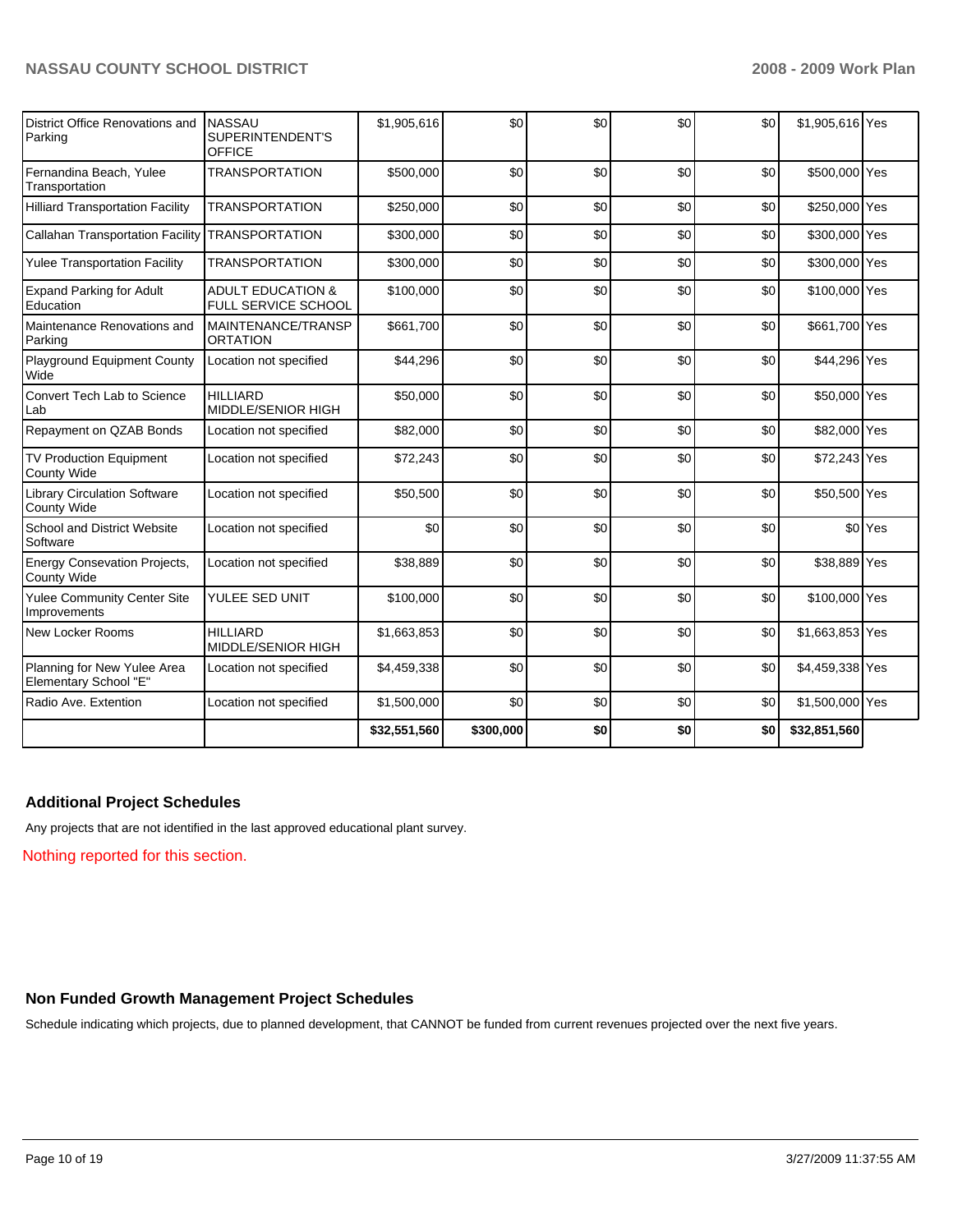Nothing reported for this section.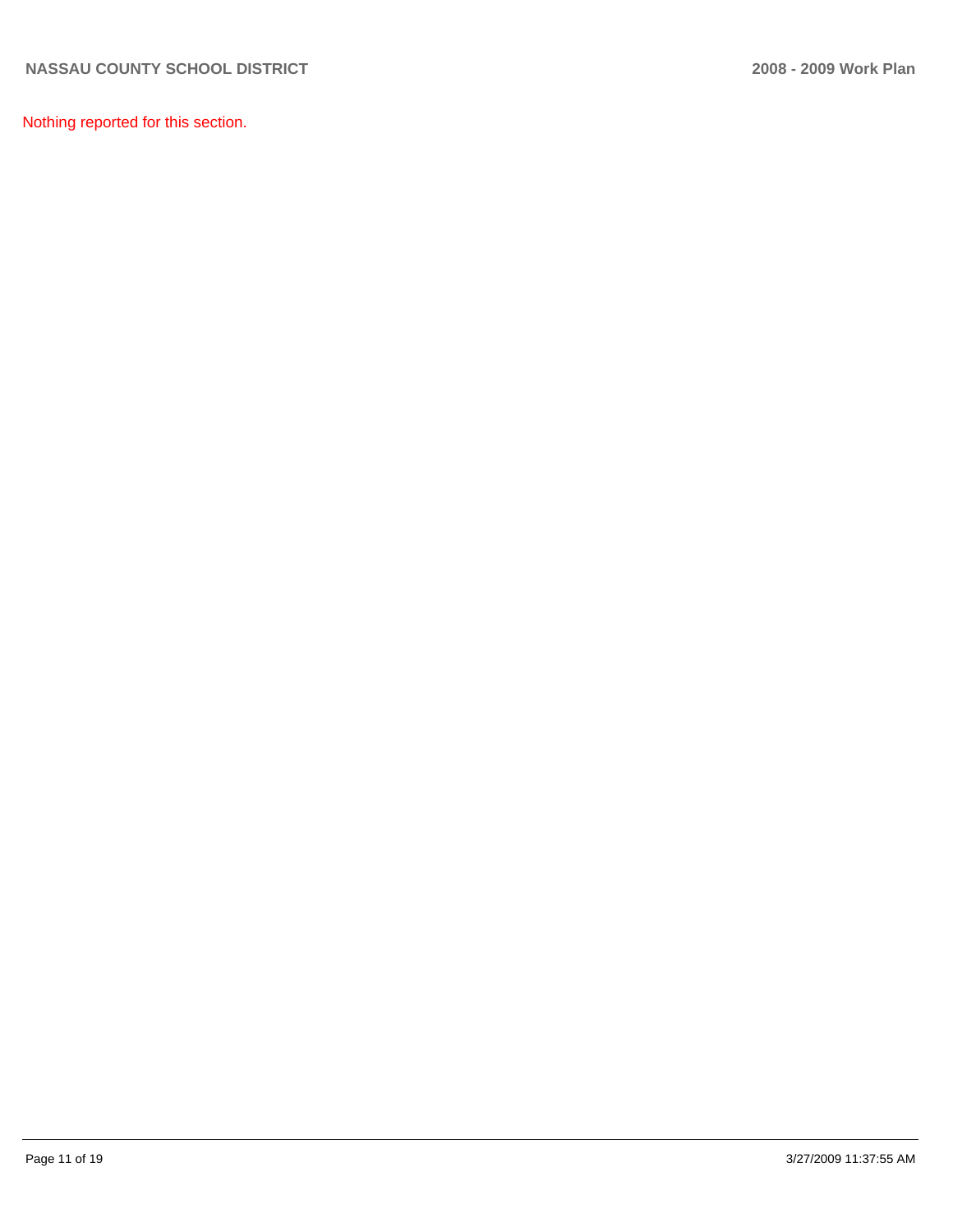# **Capacity Tracking**

| Location                                            | $2008 -$<br>2009 Satis.<br>Stu. Sta. | Actual<br>$2008 -$<br><b>2009 FISH</b><br>Capacity | Actual<br>$2007 -$<br>2008<br><b>COFTE</b> | # Class<br>Rooms | Actual<br>Average<br>$2008 -$<br>2009 Class<br><b>Size</b> | Actual<br>$2008 -$<br>2009<br><b>Utilization</b> | <b>New</b><br>Stu.<br>Capacity | <b>New</b><br>Rooms to<br>be<br>Added/Re<br>moved | Projected<br>$2012 -$<br>2013<br><b>COFTE</b> | Projected<br>$2012 -$<br>2013<br><b>Utilization</b> | Projected<br>$2012 -$<br>2013 Class<br><b>Size</b> |
|-----------------------------------------------------|--------------------------------------|----------------------------------------------------|--------------------------------------------|------------------|------------------------------------------------------------|--------------------------------------------------|--------------------------------|---------------------------------------------------|-----------------------------------------------|-----------------------------------------------------|----------------------------------------------------|
| <b>FERNANDINA BEACH</b><br><b>MIDDLE</b>            | 821                                  | 739                                                | 587                                        | 38               | 15                                                         | 79.00 %                                          | $\Omega$                       | $\Omega$                                          | 530                                           | 72.00 %                                             | 14                                                 |
| <b>ATLANTIC</b><br>ELEMENTARY                       | 446                                  | 446                                                | 348                                        | 23               | 15                                                         | 78.00 %                                          | $\Omega$                       | $\mathbf 0$                                       | 285                                           | 64.00 %                                             | 12                                                 |
| <b>SOUTHSIDE</b><br><b>ELEMENTARY</b>               | 601                                  | 601                                                | 377                                        | 32               | 12                                                         | 63.00 %                                          | $\Omega$                       | $\mathbf 0$                                       | 275                                           | 46.00 %                                             | 9                                                  |
| <b>EMMA LOVE HARDEE</b><br><b>ELEMENTARY</b>        | 525                                  | 525                                                | 418                                        | 28               | 15                                                         | 80.00 %                                          | 15                             | 1                                                 | 425                                           | 79.00 %                                             | 15                                                 |
| YULEE ELEMENTARY                                    | 637                                  | 637                                                | 800                                        | 36               | 22                                                         | 126.00 %                                         | $\Omega$                       | $\overline{0}$                                    | 830                                           | 130.00 %                                            | 23                                                 |
| YULEE SED UNIT                                      | 383                                  | 383                                                | 66                                         | 28               | 2                                                          | 17.00 %                                          | $\Omega$                       | $\mathbf{0}$                                      | $\Omega$                                      | 0.00%                                               | $\mathbf 0$                                        |
| CALLAHAN<br><b>ELEMENTARY</b>                       | 623                                  | 623                                                | 655                                        | 33               | 20                                                         | 105.00 %                                         | $\Omega$                       | $\mathbf 0$                                       | 735                                           | 118.00 %                                            | 22                                                 |
| <b>CALLAHAN MIDDLE</b>                              | 650                                  | 585                                                | 787                                        | 29               | 27                                                         | 135.00 %                                         | $\Omega$                       | $\Omega$                                          | 900                                           | 154.00 %                                            | 31                                                 |
| <b>HILLIARD</b><br>MIDDLE/SENIOR HIGH               | 823                                  | 741                                                | 798                                        | 35               | 23                                                         | 108.00 %                                         | $\Omega$                       | $\mathbf{0}$                                      | 975                                           | 132.00 %                                            | 28                                                 |
| <b>BRYCEVILLE</b><br><b>ELEMENTARY</b>              | 348                                  | 348                                                | 282                                        | 18               | 16                                                         | 81.00 %                                          | $\Omega$                       | $\mathbf{0}$                                      | 310                                           | 89.00 %                                             | 17                                                 |
| <b>WEST NASSAU SENIOR</b><br><b>HIGH</b>            | 989                                  | 841                                                | 1,041                                      | 41               | 25                                                         | 124.00 %                                         | $\Omega$                       | $\mathbf{0}$                                      | 1,200                                         | 143.00 %                                            | 29                                                 |
| <b>HILLIARD ELEMENTARY</b>                          | 711                                  | 711                                                | 753                                        | 39               | 19                                                         | 106.00%                                          | $\Omega$                       | $\overline{0}$                                    | 845                                           | 119.00 %                                            | 22                                                 |
| CALLAHAN<br><b>INTERMEDIATE</b>                     | 603                                  | 603                                                | 647                                        | 31               | 21                                                         | 107.00 %                                         | $\Omega$                       | $\mathbf{0}$                                      | 835                                           | 138.00 %                                            | 27                                                 |
| YULEE PRIMARY                                       | 585                                  | 585                                                | 829                                        | 34               | 24                                                         | 142.00%                                          | $\Omega$                       | $\mathbf 0$                                       | 900                                           | 154.00 %                                            | 26                                                 |
| <b>NASSAU HALFWAY</b><br><b>HOUSE</b>               | 22                                   | $\Omega$                                           | $\Omega$                                   | $\overline{2}$   | $\Omega$                                                   | 0.00%                                            | $\Omega$                       | $\Omega$                                          | $\Omega$                                      | 0.00%                                               | $\Omega$                                           |
| <b>FERNANDINA BEACH</b><br><b>SENIOR HIGH</b>       | 1,331                                | 1,198                                              | 951                                        | 62               | 15                                                         | 79.00 %                                          | $\Omega$                       | $\mathbf{0}$                                      | 770                                           | 64.00 %                                             | 12                                                 |
| <b>ADULT EDUCATION &amp;</b><br>FULL SERVICE SCHOOL | 84                                   | 84                                                 | $\Omega$                                   | 3                | $\Omega$                                                   | 0.00%                                            | $\Omega$                       | $\Omega$                                          | $\Omega$                                      | 0.00%                                               | $\Omega$                                           |
| YULEE MIDDLE                                        | 835                                  | 752                                                | 757                                        | 38               | 20                                                         | 101.00%                                          | $\Omega$                       | $\mathbf 0$                                       | 875                                           | 116.00 %                                            | 23                                                 |
| YULEE HIGH SCHOOL                                   | 1,220                                | 1,098                                              | 882                                        | 52               | 17                                                         | 80.00 %                                          | $\Omega$                       | $\pmb{0}$                                         | 1,089                                         | 99.00 %                                             | 21                                                 |
|                                                     | 12.237                               | 11,500                                             | 10.978                                     | 602              | 18                                                         | 95.46%                                           | 15                             | 1                                                 | 11.779                                        | 102.29 %                                            | 20                                                 |
|                                                     |                                      |                                                    |                                            |                  |                                                            |                                                  |                                |                                                   |                                               |                                                     |                                                    |

The COFTE Projected Total (11,779) for 2012 - 2013 must match the Official Forecasted COFTE Total (11,779 ) for 2012 - 2013 before this section can be completed. In the event that the COFTE Projected Total does not match the Official forecasted COFTE, then the Balanced Projected COFTE Table should be used to balance COFTE.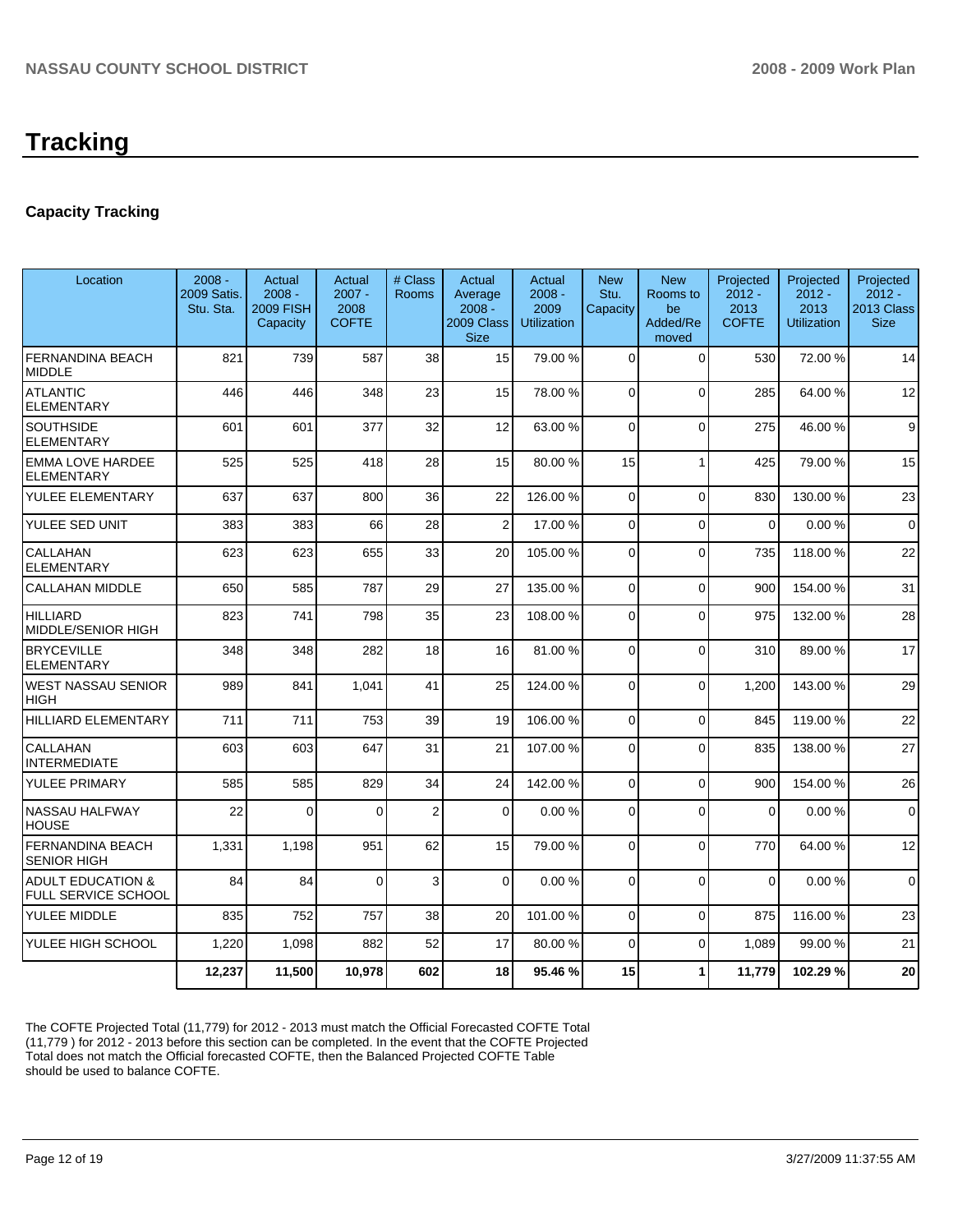| Projected COFTE for 2012 - 2013 |        |  |  |  |  |
|---------------------------------|--------|--|--|--|--|
| Elementary (PK-3)               | 3,661  |  |  |  |  |
| $Middle (4-8)$                  | 4,586  |  |  |  |  |
| High (9-12)                     | 3,532  |  |  |  |  |
|                                 | 11,779 |  |  |  |  |

| <b>Grade Level Type</b> | <b>Balanced Projected</b><br>COFTE for 2012 - 2013 |
|-------------------------|----------------------------------------------------|
| Elementary (PK-3)       |                                                    |
| Middle (4-8)            |                                                    |
| High (9-12)             |                                                    |
|                         | 11,779                                             |

# **Relocatable Replacement**

Number of relocatable classrooms clearly identified and scheduled for replacement in the school board adopted financially feasible 5-year district work program.

| Location                               | 2008 - 2009 | 2009 - 2010 | 2010 - 2011 | 2011 - 2012 | 2012 - 2013 | Year 5 Total   |
|----------------------------------------|-------------|-------------|-------------|-------------|-------------|----------------|
| I FERNANDINA BEACH MIDDLE              | 0           | 0           |             |             | 0           | 71             |
| ATLANTIC ELEMENTARY                    |             | $\Omega$    |             |             | 0           |                |
| SOUTHSIDE ELEMENTARY                   | 0           |             | $\Omega$    | 0           | $\Omega$    | 1              |
| EMMA LOVE HARDEE ELEMENTARY            | $\Omega$    | 2           |             |             | 0           | $\overline{2}$ |
| YULEE SED UNIT                         | $\Omega$    | $\Omega$    |             |             | 0           | 2              |
| İCALLAHAN ELEMENTARY                   |             | $\Omega$    | ∩           | ი           | $\Omega$    |                |
| CALLAHAN MIDDLE                        | 5           | $\Omega$    | $\Omega$    | 0           | 01          | 5              |
| HILLIARD MIDDLE/SENIOR HIGH            |             | $\Omega$    |             |             | 0           | 1              |
| <b>BRYCEVILLE ELEMENTARY</b>           | 4           | $\Omega$    | ∩           | $\Omega$    | ΩI          | 4              |
| WEST NASSAU SENIOR HIGH                | 0           | 10          | 0           | 0           | 0           | 10             |
| HILLIARD ELEMENTARY                    | 2           | $\Omega$    | C           | ∩           | 0           | $\overline{2}$ |
| <b>YULEE PRIMARY</b>                   | 6           | $\Omega$    | 0           | 0           | 01          | 6              |
| <b>Total Relocatable Replacements:</b> | 20          | 13          |             |             | 0           | 42             |

# **Charter Schools Tracking**

Information regarding the use of charter schools.

Nothing reported for this section.

# **Special Purpose Classrooms Tracking**

The number of classrooms that will be used for certain special purposes in the current year, by facility and type of classroom, that the district will, 1), not use for educational purposes, and 2), the co-teaching classrooms that are not open plan classrooms and will be used for educational purposes.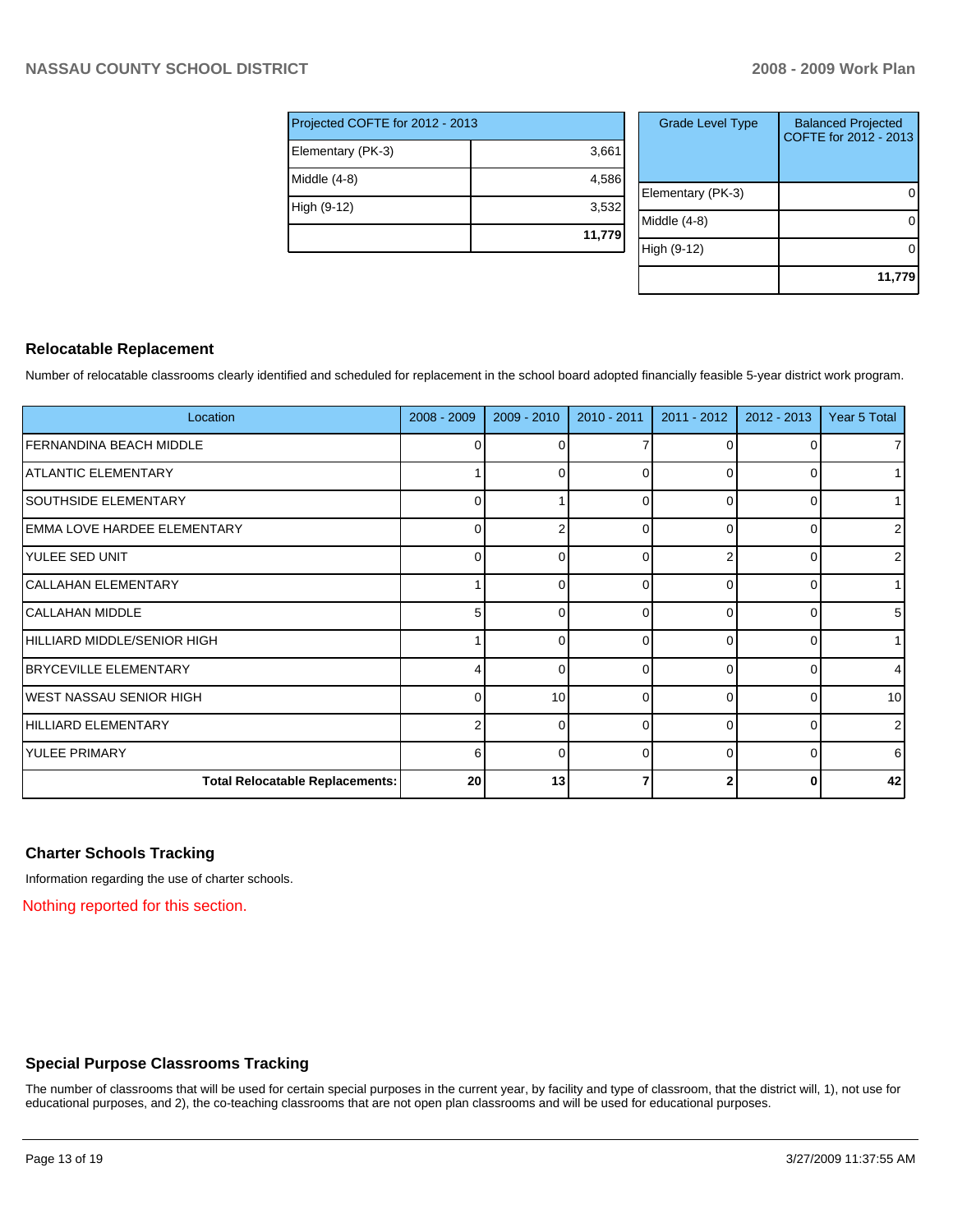| School                                 | <b>School Type</b> | # of Elementary<br>I K-3 Classrooms I | # of Middle 4-8<br><b>Classrooms</b> | # of High $9-12$<br><b>Classrooms</b> | # of $ESE$<br><b>Classrooms</b> | # of Combo<br><b>Classrooms</b> | Total<br><b>Classrooms</b> |
|----------------------------------------|--------------------|---------------------------------------|--------------------------------------|---------------------------------------|---------------------------------|---------------------------------|----------------------------|
| <b>Total Educational Classrooms: I</b> |                    |                                       |                                      |                                       |                                 |                                 | 01                         |
| School                                 | <b>School Type</b> | # of Elementary<br>I K-3 Classrooms I | # of Middle 4-8<br><b>Classrooms</b> | # of High $9-12$<br><b>Classrooms</b> | # of $ESE$<br><b>Classrooms</b> | # of Combo<br><b>Classrooms</b> | Total<br>Classrooms        |
| <b>Total Co-Teaching Classrooms:</b>   |                    |                                       |                                      |                                       |                                 |                                 | 0                          |

#### **Infrastructure Tracking**

**Necessary offsite infrastructure requirements resulting from expansions or new schools. This section should include infrastructure information related to capacity project schedules and other project schedules (Section 4).** 

None

**Proposed location of planned facilities, whether those locations are consistent with the comprehensive plans of all affected local governments, and recommendations for infrastructure and other improvements to land adjacent to existing facilities. Provisions of 1013.33(12), (13) and (14) and 1013.36 must be addressed for new facilities planned within the 1st three years of the plan (Section 5).** 

All current projects are on existing sites, and are consistent with the Comp Plan.

**Consistent with Comp Plan?** Yes

#### **Net New Classrooms**

The number of classrooms, by grade level and type of construction, that were added during the last fiscal year.

| List the net new classrooms added in the 2007 - 2008 fiscal year.                                                                                       |                              |                            |                                | List the net new classrooms to be added in the 2008 - 2009 fiscal<br>year. |                              |                            |                              |                        |
|---------------------------------------------------------------------------------------------------------------------------------------------------------|------------------------------|----------------------------|--------------------------------|----------------------------------------------------------------------------|------------------------------|----------------------------|------------------------------|------------------------|
| "Classrooms" is defined as capacity carrying classrooms that are added to increase<br>capacity to enable the district to meet the Class Size Amendment. |                              |                            |                                | Totals for fiscal year 2008 - 2009 should match totals in Section 15A.     |                              |                            |                              |                        |
| Location                                                                                                                                                | $2007 - 2008$ #<br>Permanent | $2007 - 2008$ #<br>Modular | $2007 - 2008$ #<br>Relocatable | $2007 - 2008$<br>Total                                                     | $2008 - 2009$ #<br>Permanent | $2008 - 2009$ #<br>Modular | 2008 - 2009 #<br>Relocatable | $2008 - 2009$<br>Total |
| Elementary (PK-3)                                                                                                                                       |                              |                            |                                |                                                                            | 37                           |                            |                              | 37 <sup>l</sup>        |
| Middle (4-8)                                                                                                                                            |                              |                            |                                |                                                                            | 10                           |                            |                              | 10 <sup>1</sup>        |
| High (9-12)                                                                                                                                             |                              |                            |                                |                                                                            | 10                           |                            |                              | 10 <sup>1</sup>        |
|                                                                                                                                                         |                              |                            |                                |                                                                            | 57                           |                            | 0                            | 57                     |

#### **Relocatable Student Stations**

Number of students that will be educated in relocatable units, by school, in the current year, and the projected number of students for each of the years in the workplan.

| <b>Site</b>              | $2008 - 2009$ | $2009 - 2010$ | $2010 - 2011$ | 2011 - 2012 | 2012 - 2013 | 5 Year Average |
|--------------------------|---------------|---------------|---------------|-------------|-------------|----------------|
| IFERNANDINA BEACH MIDDLE |               |               |               |             |             | 0              |
| IATLANTIC ELEMENTARY     |               |               |               |             |             |                |
| ISOUTHSIDE ELEMENTARY    |               |               |               |             |             | 0              |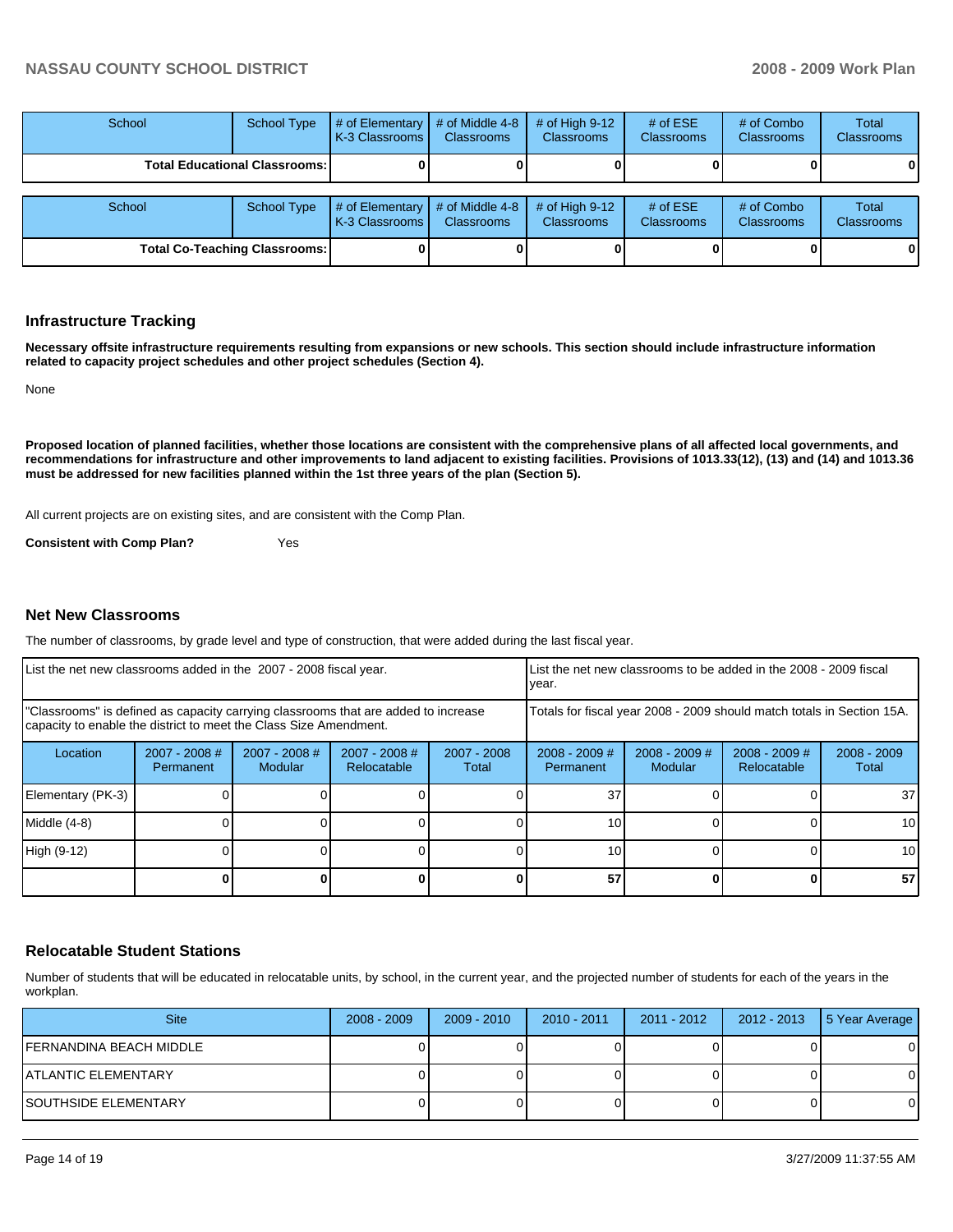| <b>IYULEE HIGH SCHOOL</b>                         | 0        | 0        | 0        | 0        | ŋ        | $\overline{0}$ |
|---------------------------------------------------|----------|----------|----------|----------|----------|----------------|
| <b>YULEE MIDDLE</b>                               | 0        | 0        | 0        | 0        | $\Omega$ | $\overline{0}$ |
| EMMA LOVE HARDEE ELEMENTARY                       | $\Omega$ | $\Omega$ | $\Omega$ | $\Omega$ | $\Omega$ | $\overline{0}$ |
| <b>ADULT EDUCATION &amp; FULL SERVICE SCHOOL</b>  | $\Omega$ | $\Omega$ | 0        | $\Omega$ | $\Omega$ | $\overline{0}$ |
| IWEST NASSAU SENIOR HIGH                          | 25       | $\Omega$ | $\Omega$ | $\Omega$ | 0        | 5 <sub>l</sub> |
| <b>HILLIARD ELEMENTARY</b>                        | 0        | 0        | 0        | 0        | 0        | $\overline{0}$ |
| <b>CALLAHAN INTERMEDIATE</b>                      | $\Omega$ | $\Omega$ | 0        | $\Omega$ | 0        | $\overline{0}$ |
| <b>YULEE PRIMARY</b>                              | $\Omega$ | $\Omega$ | $\Omega$ | $\Omega$ | $\Omega$ | $\overline{0}$ |
| INASSAU HALFWAY HOUSE                             | 10       | $\Omega$ | $\Omega$ | $\Omega$ | $\Omega$ | 2 <sub>1</sub> |
| FERNANDINA BEACH SENIOR HIGH                      | $\Omega$ | $\Omega$ | 0        | $\Omega$ | 0        | $\overline{0}$ |
| lyulee elementary                                 | 0        | 0        | 0        | $\Omega$ | $\Omega$ | $\overline{0}$ |
| <b>YULEE SED UNIT</b>                             | $\Omega$ | $\Omega$ | $\Omega$ | $\Omega$ | $\Omega$ | $\overline{0}$ |
| <b>CALLAHAN ELEMENTARY</b>                        | $\Omega$ | $\Omega$ | $\Omega$ | $\Omega$ | $\Omega$ | $\overline{0}$ |
| <b>CALLAHAN MIDDLE</b>                            | $\Omega$ | $\Omega$ | 0        | $\Omega$ | 0        | $\overline{0}$ |
| HILLIARD MIDDLE/SENIOR HIGH                       | $\Omega$ | $\Omega$ | 0        | $\Omega$ | $\Omega$ | $\overline{0}$ |
| <b>BRYCEVILLE ELEMENTARY</b>                      | $\Omega$ | $\Omega$ | $\Omega$ | $\Omega$ | 0        | $\Omega$       |
| Totals for NASSAU COUNTY SCHOOL DISTRICT          |          |          |          |          |          |                |
| Total students in relocatables by year.           | 35       | $\bf{0}$ | 0        | O        |          | $\overline{7}$ |
| Total number of COFTE students projected by year. | 11,014   | 11,164   | 11,368   | 11,561   | 11,779   | 11,377         |
| Percent in relocatables by year.                  | 0%       | 0%       | 0%       | 0%       | $0\%$    | 0%             |

# **Leased Facilities Tracking**

Exising leased facilities and plans for the acquisition of leased facilities, including the number of classrooms and student stations, as reported in the educational plant survey, that are planned in that location at the end of the five year workplan.

| Location                     | # of Leased<br>Classrooms 2008 -<br>2009 | <b>FISH Student</b><br><b>Stations</b> | Owner | # of Leased<br>Classrooms 2012 -<br>2013 | <b>FISH Student</b><br><b>Stations</b> |
|------------------------------|------------------------------------------|----------------------------------------|-------|------------------------------------------|----------------------------------------|
| IFERNANDINA BEACH MIDDLE     |                                          |                                        |       |                                          |                                        |
| <b>IATLANTIC ELEMENTARY</b>  |                                          |                                        |       |                                          |                                        |
| <b>ISOUTHSIDE ELEMENTARY</b> |                                          |                                        |       |                                          |                                        |
| EMMA LOVE HARDEE ELEMENTARY  |                                          |                                        |       |                                          |                                        |
| <b>IYULEE ELEMENTARY</b>     |                                          |                                        |       |                                          |                                        |
| <b>IYULEE SED UNIT</b>       | U                                        |                                        |       |                                          |                                        |
| <b>CALLAHAN ELEMENTARY</b>   | U.                                       |                                        |       |                                          |                                        |
| CALLAHAN MIDDLE              |                                          |                                        |       |                                          |                                        |
| HILLIARD MIDDLE/SENIOR HIGH  |                                          |                                        |       |                                          |                                        |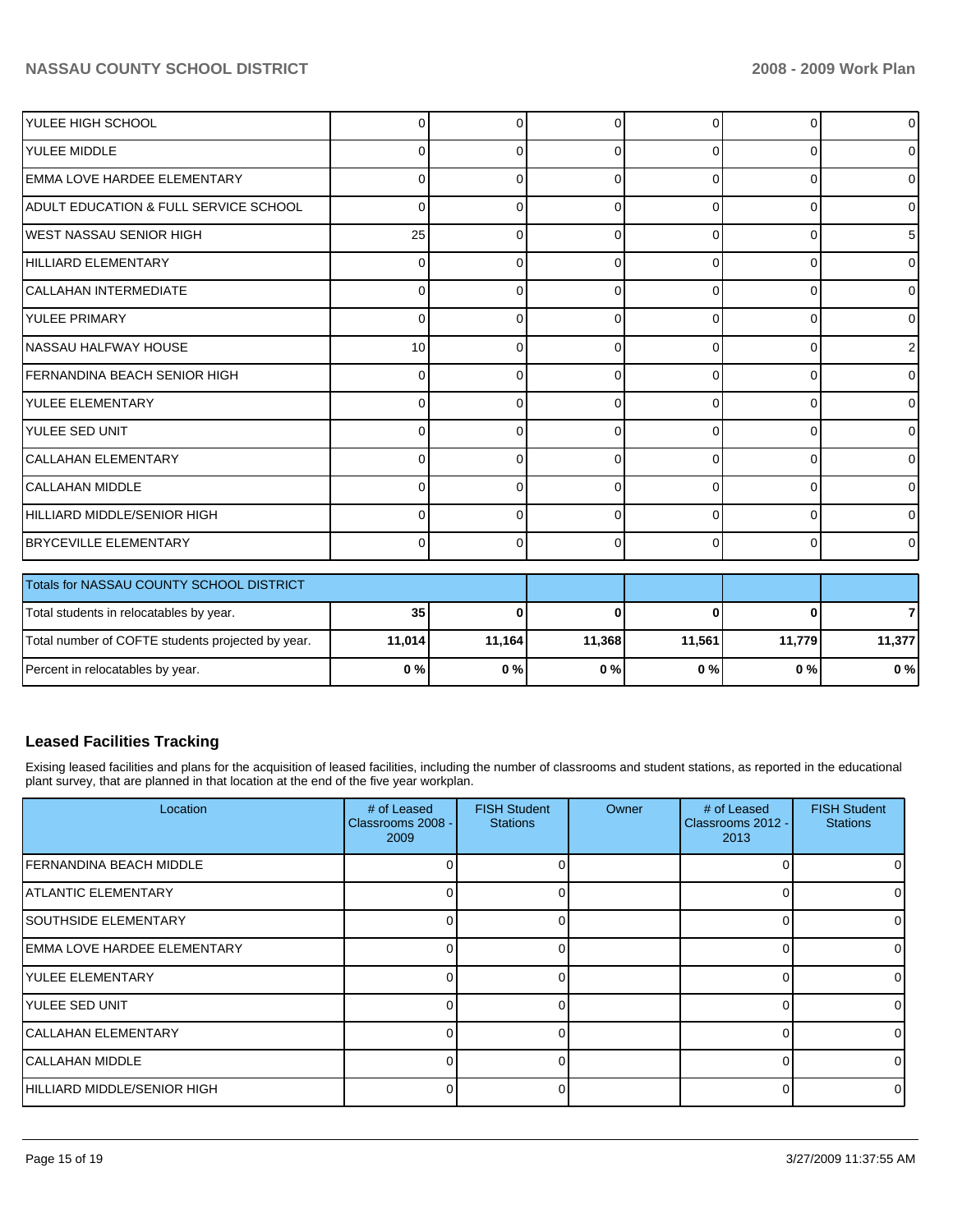| <b>IBRYCEVILLE ELEMENTARY</b>         |  |  | 0  |
|---------------------------------------|--|--|----|
| WEST NASSAU SENIOR HIGH               |  |  | 01 |
| HILLIARD ELEMENTARY                   |  |  | 0  |
| CALLAHAN INTERMEDIATE                 |  |  | 0  |
| IYULEE PRIMARY                        |  |  | 0  |
| NASSAU HALFWAY HOUSE                  |  |  | 01 |
| FERNANDINA BEACH SENIOR HIGH          |  |  | 0  |
| ADULT EDUCATION & FULL SERVICE SCHOOL |  |  | ΩI |
| lyulee middle                         |  |  | 0  |
| YULEE HIGH SCHOOL                     |  |  | 01 |
|                                       |  |  | 0  |

### **Failed Standard Relocatable Tracking**

Relocatable units currently reported by school, from FISH, and the number of relocatable units identified as 'Failed Standards'.

Nothing reported for this section.

# **Planning**

# **Class Size Reduction Planning**

**Plans approved by the school board that reduce the need for permanent student stations such as acceptable school capacity levels, redistricting, busing, year-round schools, charter schools, magnet schools, public-private partnerships, multitrack scheduling, grade level organization, block scheduling, or other alternatives.** 

None.

#### **School Closure Planning**

**Plans for the closure of any school, including plans for disposition of the facility or usage of facility space, and anticipated revenues.** 

Closure of Atlantic Ave. Elementary anticipated within the next five years. No further information available at this time.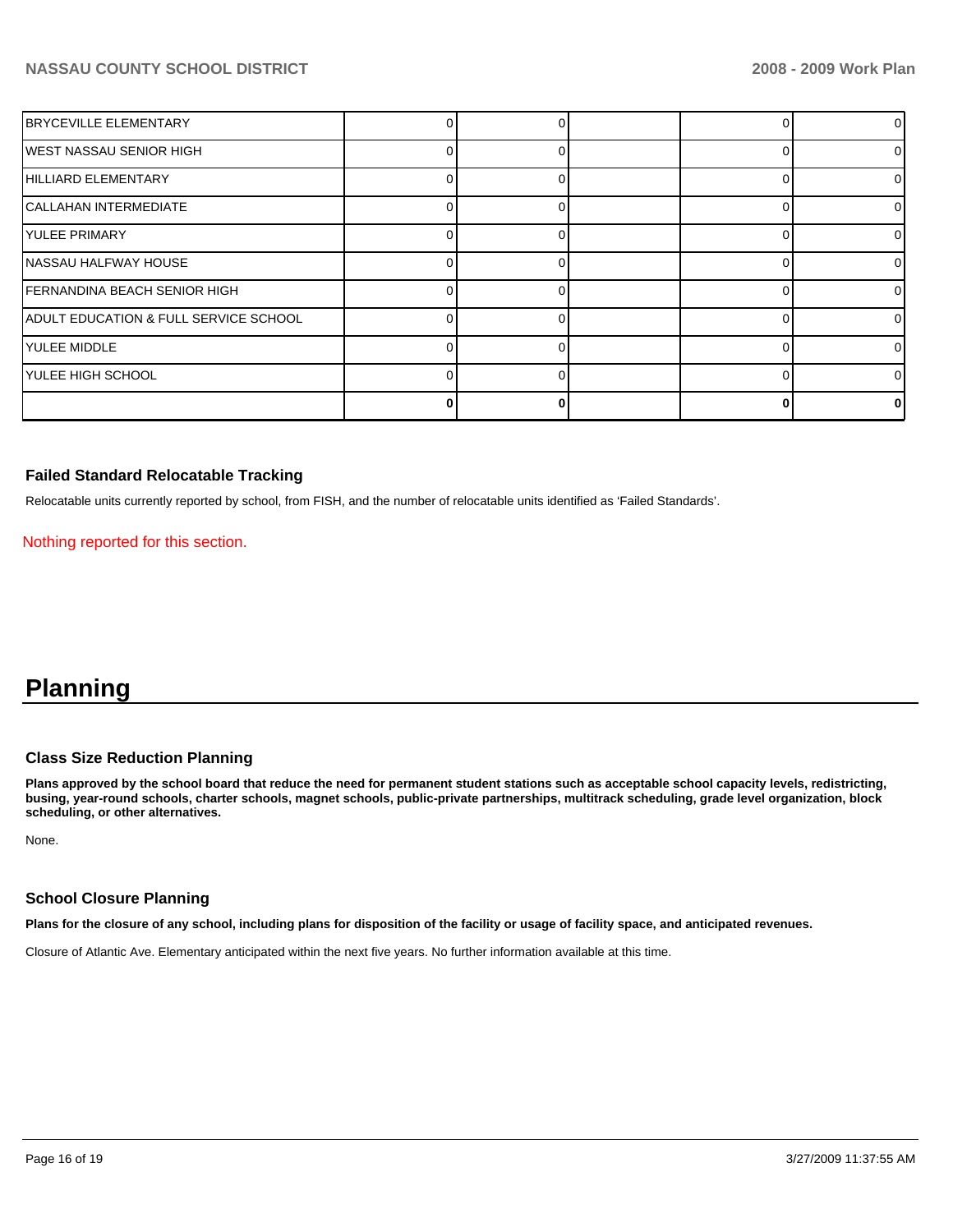# **Long Range Planning**

#### **Ten-Year Maintenance**

District projects and locations regarding the projected need for major renovation, repair, and maintenance projects within the district in years 6-10 beyond the projects plans detailed in the five years covered by the work plan.

| Project                                         | 2012 - 2013 / 2017 - 2018<br><b>Projected Cost</b> |
|-------------------------------------------------|----------------------------------------------------|
| District Wide Life Safety                       | \$3,500,000                                        |
| Hilliard Area Repair and Renovations            | \$3,000,000                                        |
| Yulee Area Repair and Renovations               | \$4,000,000                                        |
| Callahan Area Repair and Renovations            | \$4,500,000                                        |
| Fernandina Beach Area Repair and Renovations    | \$4,500,000                                        |
| <b>Bryceville Repair and Renovations</b>        | \$1,000,000                                        |
| District Wide Technology Refresh                | \$7,500,000                                        |
| District Wide Furniture, Fixtures and Equipment | \$7,000,000                                        |
|                                                 | \$35,000,000                                       |

### **Ten-Year Capacity**

Schedule of capital outlay projects projected to ensure the availability of satisfactory student stations for the projected student enrollment in K-12 programs for the future 5 years beyond the 5-year district facilities work program.

| Project                            | Location, Community, Quadrant or other<br>general location | 2012 - 2013 / 2017 - 2018<br><b>Projected Cost</b> |
|------------------------------------|------------------------------------------------------------|----------------------------------------------------|
| New Elementary School "E"          | <b>Yulee Area</b>                                          | \$18,000,000                                       |
| New Elementary School "F"          | <b>Yulee Area</b>                                          | \$18,000,000                                       |
| New Elementary School "G"          | <b>Hilliard Area</b>                                       | \$18,000,000                                       |
| New Ancillary/Auxiliary Facilities | <b>District Wide</b>                                       | \$25,000,000                                       |
| <b>Additional Classroons</b>       | <b>District Wide</b>                                       | \$20,000,000                                       |
| New Middle School "CC"             | <b>Hilliard Area</b>                                       | \$25,000,000                                       |
|                                    |                                                            | \$124,000,000                                      |

#### **Ten-Year Planned Utilization**

Schedule of planned capital outlay projects identifying the standard grade groupings, capacities, and planned utilization rates of future educational facilities of the district for both permanent and relocatable facilities.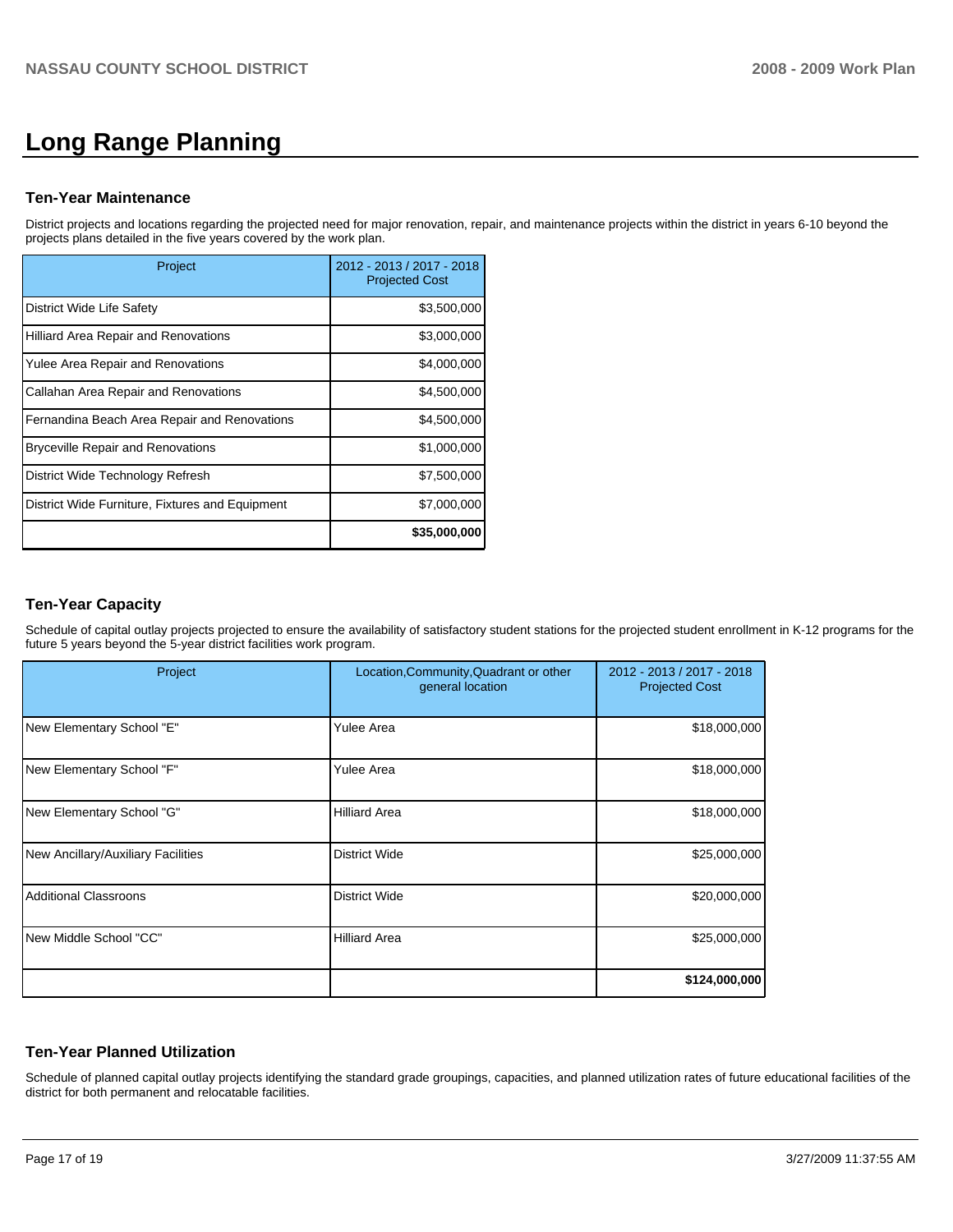| Grade Level Projections         | <b>FISH</b><br>Student<br><b>Stations</b> | Actual 2007 -<br><b>2008 FISH</b><br>Capacity | Actual<br>$2007 -$<br>2008<br><b>COFTE</b> | Actual 2007 - 2008<br><b>Utilization</b> | Actual 2008 - 2009 / 2017 - 2018 new<br>Student Capacity to be added/removed | Projected 2017<br>2018 COFTE | $-$ Projected 2017 -<br>2018 Utilization |
|---------------------------------|-------------------------------------------|-----------------------------------------------|--------------------------------------------|------------------------------------------|------------------------------------------------------------------------------|------------------------------|------------------------------------------|
| Elementary - District<br>Totals | 5.079                                     | 5,079                                         | 5,108.80                                   | 100.59 %                                 | 2,400                                                                        | 6,000                        | 80.22 %                                  |
| Middle - District Totals        | 2.306                                     | 2,076                                         | 2.130.96                                   | 102.65 %                                 | 1.200                                                                        | 3.000                        | 91.58 %                                  |
| High - District Totals          | 4.363                                     | 3,878                                         | 3.671.61                                   | 94.69 %                                  | 200                                                                          | 3.850                        | 94.41 %                                  |
| Other - ESE, etc                | 486                                       | 383                                           | 66.43                                      | 17.23 %                                  |                                                                              |                              | 0.00%                                    |
|                                 | 12,234                                    | 11,416                                        | 10,977.80                                  | 96.16 %                                  | 3,800                                                                        | 12,850                       | 84.45 %                                  |

# **Ten-Year Infrastructure Planning**

**Proposed Location of Planned New, Remodeled, or New Additions to Facilities in 06 thru 10 out years (Section 28).** 

See Item 21 Above

Plans for closure of any school, including plans for disposition of the facility or usage of facility space, and anticipated revenues in the 06 thru 10 out **years (Section 29).** 

None at This Time

#### **Twenty-Year Maintenance**

District projects and locations regarding the projected need for major renovation, repair, and maintenance projects within the district in years 11-20 beyond the projects plans detailed in the five years covered by the work plan.

| Project                                         | 2017 - 2018 / 2027 - 2028 Projected Cost |
|-------------------------------------------------|------------------------------------------|
| District Wide Life Safety                       | \$8,000,000                              |
| District Wide Repair and Renovations            | \$28,000,000                             |
| District Wide Furniture, fixtures and Equipment | \$22,000,000                             |
| District Wide Technology                        | \$22,000,000                             |
| District Wide Roof Replacement                  | \$18,000,000                             |
| District Wide Painting                          | \$10,000,000                             |
| <b>District Wide HVAC</b>                       | \$25,000,000                             |
|                                                 | \$133,000,000                            |

# **Twenty-Year Capacity**

Schedule of capital outlay projects projected to ensure the availability of satisfactory student stations for the projected student enrollment in K-12 programs for the future 11-20 years beyond the 5-year district facilities work program.